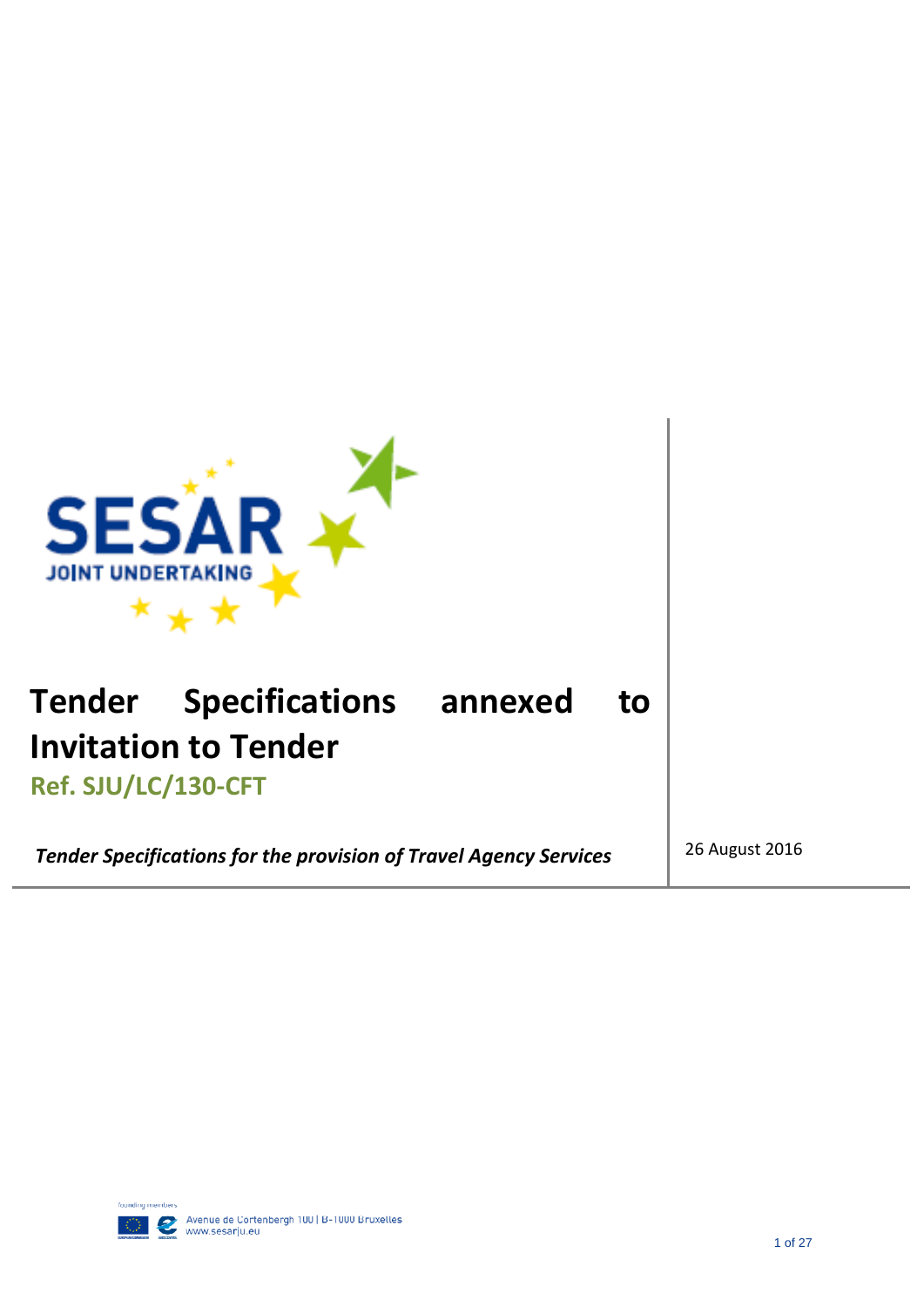## **Table of Contents**

| $\mathbf{1}$            |                                                                          |  |
|-------------------------|--------------------------------------------------------------------------|--|
|                         | 1.1<br>1.2                                                               |  |
| $\mathcal{P}$           |                                                                          |  |
|                         | 2.1<br>2.2<br>2.3<br>2.3.1<br>2.3.2<br>2.3.3<br>2.4<br>2.5<br>2.6<br>2.7 |  |
| $\overline{\mathbf{3}}$ |                                                                          |  |
|                         | 3.1<br>3.2<br>3.2.1                                                      |  |
| 4                       |                                                                          |  |
|                         | 4.1<br>4.2<br>4.3<br>4.3.1<br>4.3.2<br>4.3.3<br>4.4<br>4.4.1<br>4.4.2    |  |
| 5                       |                                                                          |  |

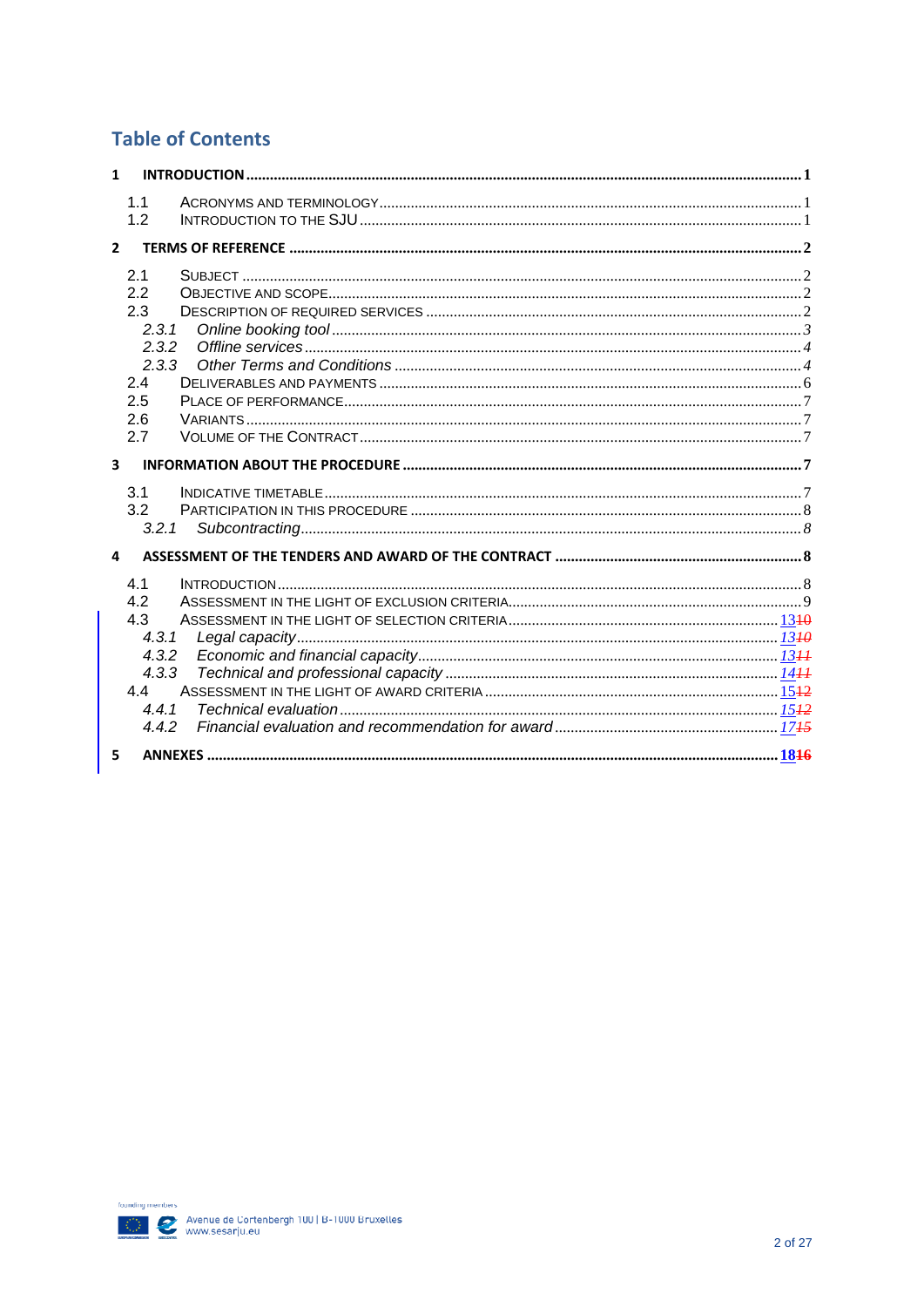# <span id="page-2-0"></span>**1 Introduction**

| <b>ATM</b>   | Air Traffic Management                                                        |
|--------------|-------------------------------------------------------------------------------|
| <b>SESAR</b> | Single European Sky ATM Research Programme                                    |
| <b>SJU</b>   | SESAR Joint Undertaking (European Union body under Council Regulation (EC) No |
|              | 219/2007 as amended by Council Regulation (EC) No 1361/2008)                  |
| <b>OBT</b>   | <b>Online Booking Tool</b>                                                    |
| QMS          | <b>Quality Management System</b>                                              |
| <b>EC</b>    | <b>European Commission</b>                                                    |

### <span id="page-2-1"></span>**1.1 Acronyms and terminology**

### <span id="page-2-2"></span>**1.2 Introduction to the SJU**

The purpose of the SJU created under Article 187 of the Treaty on the Functioning of the European Union, is to ensure the modernisation of the European air traffic management system through the coordination and concentration of all relevant research and development efforts.

The SJU is responsible for the implementation of the European ATM Master Plan and for carrying out specific activities aimed at the development of a new generation air traffic management system capable of ensuring the safety and fluidity of air transport worldwide over the next thirty years. Further information on the activities of the SJU is available at [www.sesarju.eu.](http://www.sesarju.eu/)

The Agency currently employs around 80 staff members from all over Europe. As an essential part of their work, many of the staff members are required to travel frequently for business purposes. In addition, the SJU mandates occasionally some persons who are not part of its staff to participate to some activities, workshop or events on its behalf. $<sup>1</sup>$ </sup>

Currently, the following services are provided by a travel agency to the SJU (2014)<sup>2</sup>:

- 350-400 transactions (travel related services) per year;
- cca 85% of transactions provided via an online booking tool (OBT);
- 90% intra-EU travel.

SESAR JU is launching an open call for tender aimed at concluding a Service Contract with a successful tenderer to provide Travel Agency related Services for a maximum budget of 100.000 EUR<sup>3</sup> over the maximum possible period of 4 years.

The Services are to be provided as of 15 December 2016. The Contractor shall ensure the set-up OBT according to the SJU's needs and requirements prior to the commencement of the provision of the services.

 $3$  The amount represents the maximum total of transaction fees, OBT Set-up fee and OBT Maintenance fees to be paid for the services provided by a future contractor (Article I.5 of the draft contract). The amount does not cover the price of the travel arrangements (tickets, bookings).



**.** 

<sup>&</sup>lt;sup>1</sup> Both staff members and persons mandated to travel on behalf of the SJU are hereinafter referred to as *persons travelling on behalf of the SJU* and/or *travellers*.

<sup>&</sup>lt;sup>2</sup> Please note that this information is purely indicative and not binding the SJU with regard to the future provision of services under the contract resulting of this Call for Tenders.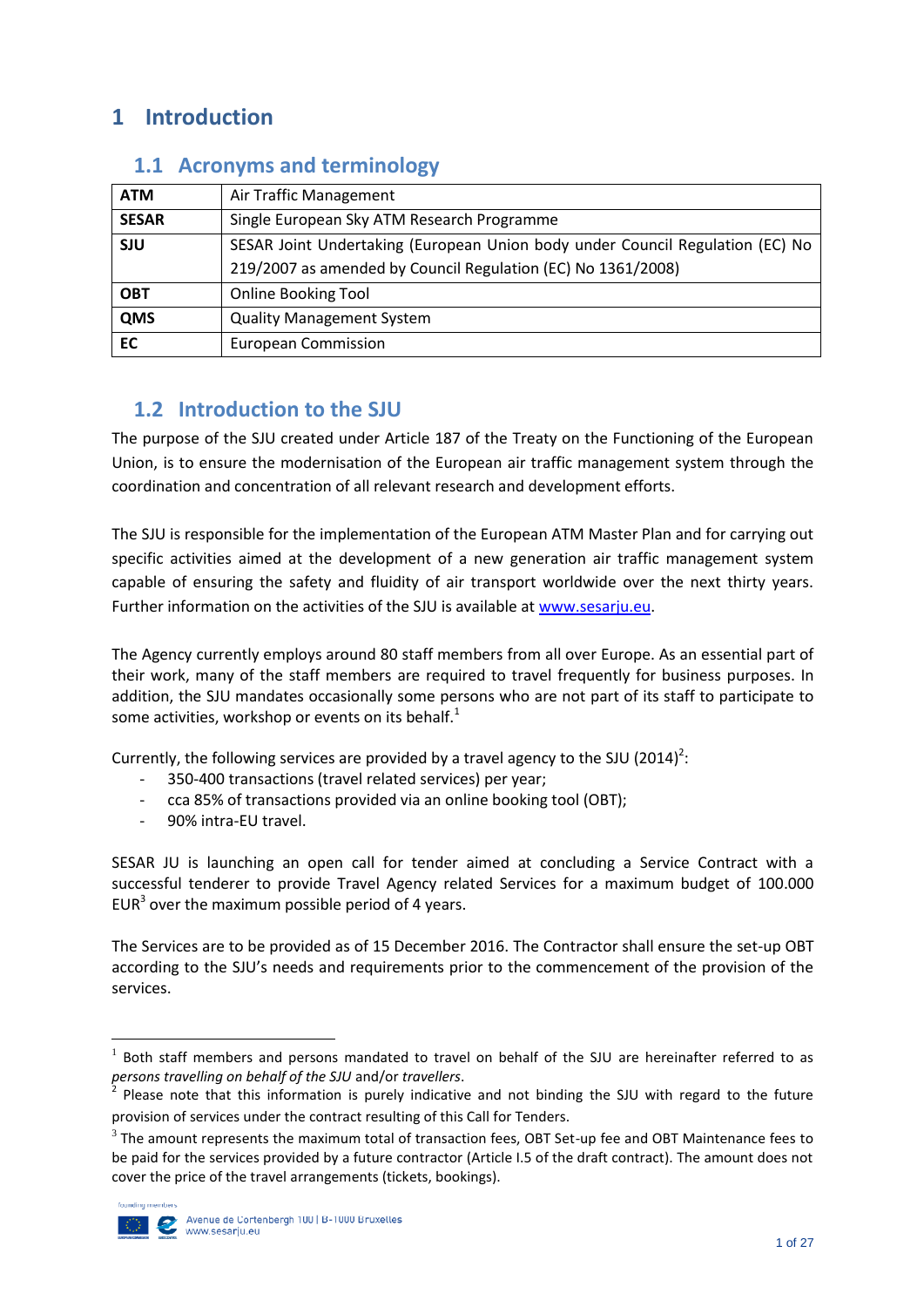| <b>Subject of the Tender</b>               | <b>Max. Budget</b>                                            |
|--------------------------------------------|---------------------------------------------------------------|
| <b>Provision of Travel Agency Services</b> | 100.000 $EUR4$ over the maximum possible<br>period of 4 years |

# <span id="page-3-0"></span>**2 TERMS OF REFERENCE**

### <span id="page-3-1"></span>**2.1 Subject**

In order to ensure an efficient and smooth organisation of its business travel activities, the SJU is planning to conclude a Service Contract for the provision of the following Travel Agency related Services to persons travelling on behalf of the SJU:

- Organisation of travel and accommodation arrangements as required across Europe and beyond with emphasis on the EU Member States;
- Provision of the travel arrangements via an Online Booking Tool<sup>5</sup>;
- Provision of related support services.

<span id="page-3-2"></span>These services are described in more detailed in Section 2.3 below.

### **2.2 Objective and scope**

The services covered by the service contract should include travel agency services for persons travelling on behalf of the SJU, provided via an Online Booking Tool and Offline, without geographical limitations.

### <span id="page-3-3"></span>**2.3 Description of required services**

The Contractor shall provide the services listed below:

- Reserve and issue tickets for all air, rail, boat and bus travel, as requested by the SJU, in accordance with the terms stipulated below, as efficiently as possible at the best conditions available on the market(combining the most direct and least expensive routes to achieve cost effectiveness);
- Execute and follow-up all related transactions (i.e. quotations, cancellations, bookings, rescheduling);
- Provide information on travel related disruptions, re-routing, etc. Provide emergency service 24/7;
- Other travel related services as described below.

The Contractor must be able to provide the services via an Online Booking Tool (OBT; as per Section 2.3.1 below) and, if applicable, in offline mode (in direct contact between the SJU and Contractor's staff; as per Section 2.3.2 below).

In general, all services are to be provided via an OBT. The traveller and/or the SJU Mission Coordinator may contact the Contractor for offline services in the following circumstances:

- Cancellation or modification of tickets;
- Booking of multi-leg destinations;

 $5$  The system will preferably be linked to an interface offering an electronic workflow which allows the electronic approval of missions in order to optimise processes and travel expenses.



**.** 

<sup>4</sup> See footnote No. 3.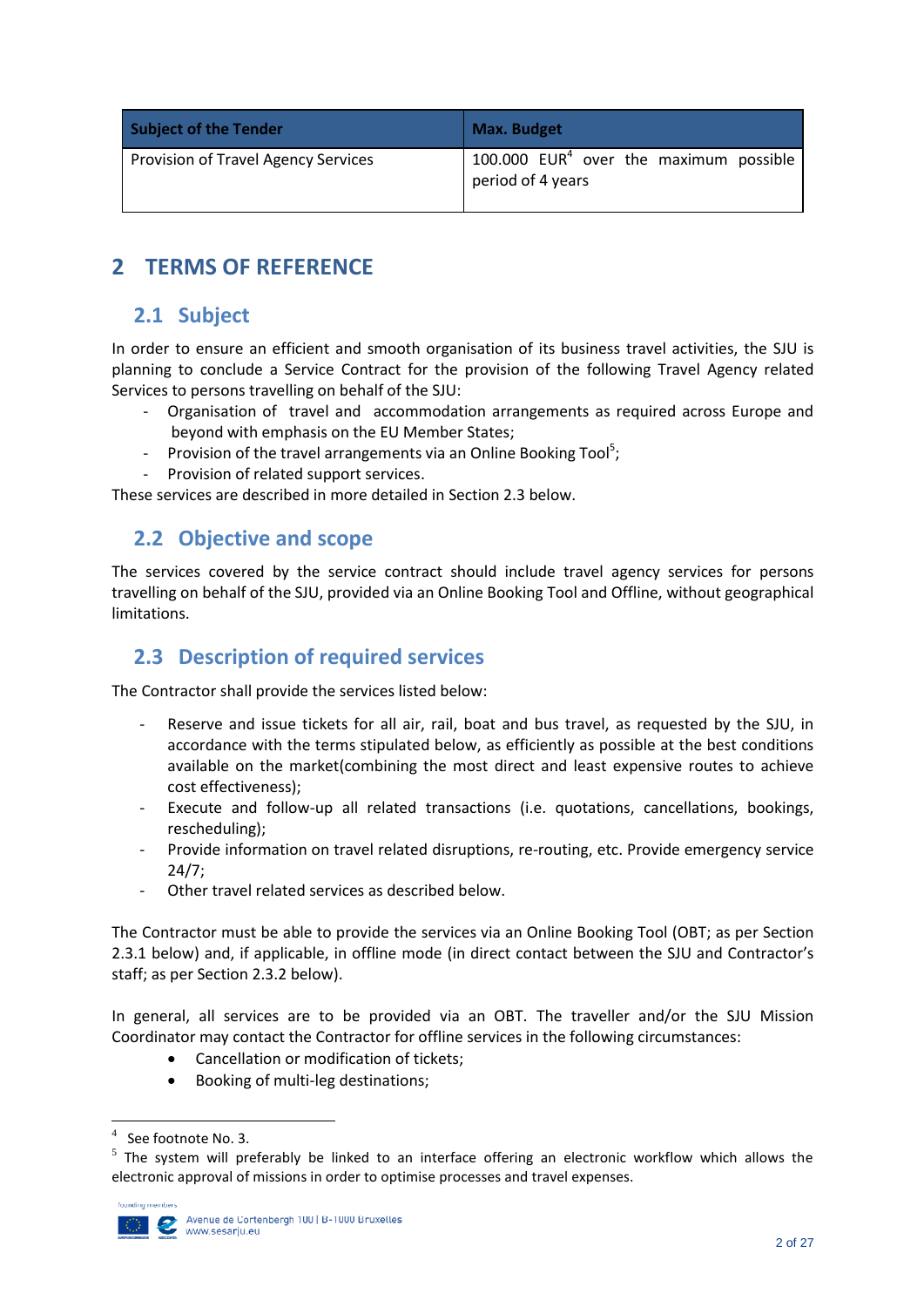- Last minute bookings (within 24 hours before departure);
- Tickets outside Europe (in order to retrieve the cheapest price in Business Class);
- Other exceptional cases, as requested by the SJU Mission Coordinator (e.g. ad hoc bookings for persons with no access to the OBT).

In case the SJU is not able to book via an OBT due to any technical problem related to the OBT, the Contractor must provide the requested services offline charging the transaction fees for the OBT services.

The ticket quotation shall clearly mention the following:

- a. itinerary (detailed flight/train hours of departure and arrival);
- b. cheapest price quote with reference to the final date of issue;
- c. where applicable, the difference between personal choice of the traveller and the best available offer;
- d. mission order number (in case of integrated approval workflow);
- e. ticket class (economy or business class ticket);
- f. information on ticket flexibility and related costs regarding a possible change or cancellation;
- g. latest deadline date for issuing the ticket.

All actions shall be in line with the EC Mission Guide of the European Commission, adopted by the SJU (Annex 3 hereto), and with the internal SJU Mission process, as described in the SJU Quality Management System (Annex 4 hereto).

Apart from the services to be provided under the Service Contract, a person travelling on behalf of the SJU is entitled to secure their mission related travel arrangements independently, in particular hotel bookings, car rentals and flight tickets with low cost carriers.

### <span id="page-4-0"></span>**2.3.1 Online booking tool**

The Online Booking Tool is an automated booking system, made available to all SJU users (persons travelling on behalf of the SJU identified by the SJU to the Contractor), which must comply with the below specified requirements.

The Contractor must provide an Online Booking Tool (OBT) for all modes of transport (flights including low cost flights, train, car rental) and booking of accommodation (hotel rooms) for persons travelling on behalf of the SJU, available to the SJU for the entire duration of the contract.

The OBT supplied by the Contractor must:

- be 'user-friendly' (good ergonomics, graphic interface, ease of use for occasional users);
- be operational 24 hours a day, 7 days a week;
- have an availability rate, i.e. the system being available to be used by the SJU and any person travelling on behalf of the SJU, of at least 99.7%;
- have an appropriate back up in the event of system crash or unavailability;
- offer wide-ranging reporting facilities, in the areas of consultation, reservation and invoicing;
- be easy to install;
- make it possible to deliver significantly lower transaction fees than the offline service.

The Contractor will involve the relevant technical services at the SJU in the installation of the OBT, in particular as regards the technical set-up and configuration.

An emergency technical helpline number will be made available to all users of the OBT.

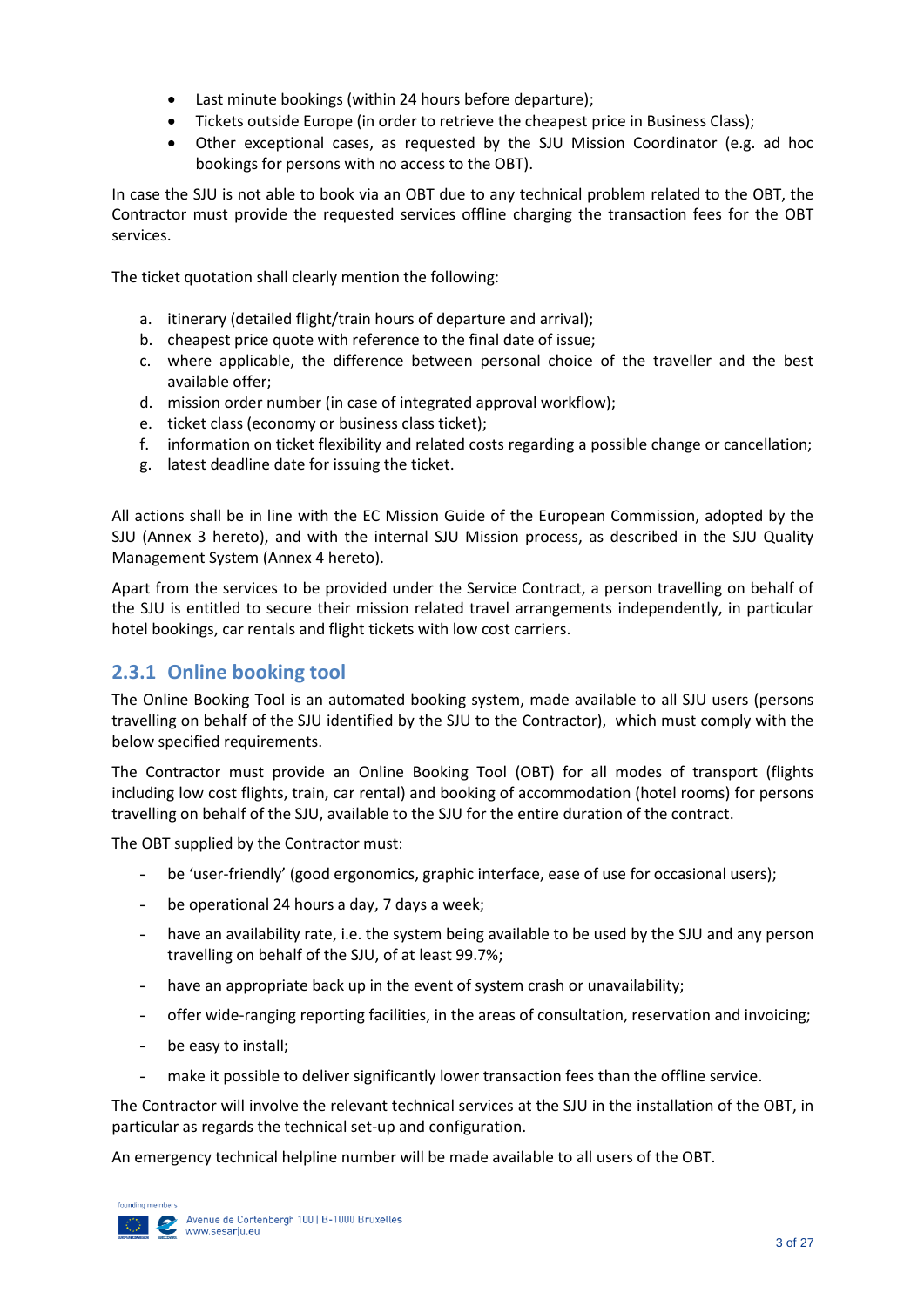During the duration of the contract, the Contractor shall perform any adaptations, corrective, adaptive or perfective maintenance of the OBT requested by the SJU.

Any costs associated with the installation, making available, operation and corrective, adaptive or perfective maintenance of the OBT are to be included entirely in the OBT Set-up fee and the OBT Maintenance fee as per the Financial Offer. These fees are fixed and are not subject to the indexation.

It is mandatory for a person travelling on behalf of the SJU to make travel arrangements via the Online Booking Tool for flight reservations, train reservations. Hotel bookings and low cost flight bookings can be either made through the Online Booking Tool or via other channels, chosen by the traveller. If the Contractor has deals with hotels, they must be shown in the OBT.

The OBT should preferably be connected to an interface offering an electronic workflow which allows the electronic approval of missions in order to optimise SJU's processes and travel expenses. The methodology for building/testing/deploying an electronic workflow allowing the approval of missions in the Online Booking Tool should be described in the tender.

The OBT shall be able to identify the double bookings for identical traveller and identical travel itinerary.

### <span id="page-5-0"></span>**2.3.2 Offline services**

The Contractor shall provide offline services in circumstances listed in 2.3.

Offline services are to be provided via email or phone.

A response to offline fare inquiries shall be provided by within 2 (two) working hours (please see the Other Terms and Conditions – Provisions of Services) from the original inquiry at which time the SJU shall receive routing options, if available, and relevant cost quotations.

Each person travelling on behalf of the SJU may request the Contractor to provide information on prices of tickets, itineraries or equivalent.

The SJU Mission Coordinator or the person with a back-up function, are the only persons entitled to request the Contractor to issue a ticket, to process a hotel reservation or any other action leading to a cost related to a mission, subject to approval of the SJU Authorising Officer. The SJU Mission Coordinator as well as a person with a back-up function will be notified to the Contractor.

At least two alternatives shall be proposed to each mission request, additional if requested.

Changes of tickets/routing shall be dealt with within 2 (two) working hours after request of the SJU, or, in case of urgency, within 1 (one) working hour after the request of the SJU.

Preference shall be given to electronic ticketing when available or applicable.

### <span id="page-5-1"></span>**2.3.3 Other Terms and Conditions**

All services provided under the contract, both via an OBT and offline, shall be in line with the EC Mission Guide of the European Commission, adopted by the SJU (Annex 3 hereto), and with the internal SJU Mission process, as described in the SJU Quality Management System (Annex 4 hereto).

For the set-up of the OBT and the subsequent provision of the services, both via OBT and offline, the Contractor shall comply in particular with the following terms and conditions:

#### **First class Travel**

- First class travel for flights is the exception:
- Travel for any segment made up of a continuous segment of effective flying time of less than four hours' duration is to be booked in economy class;

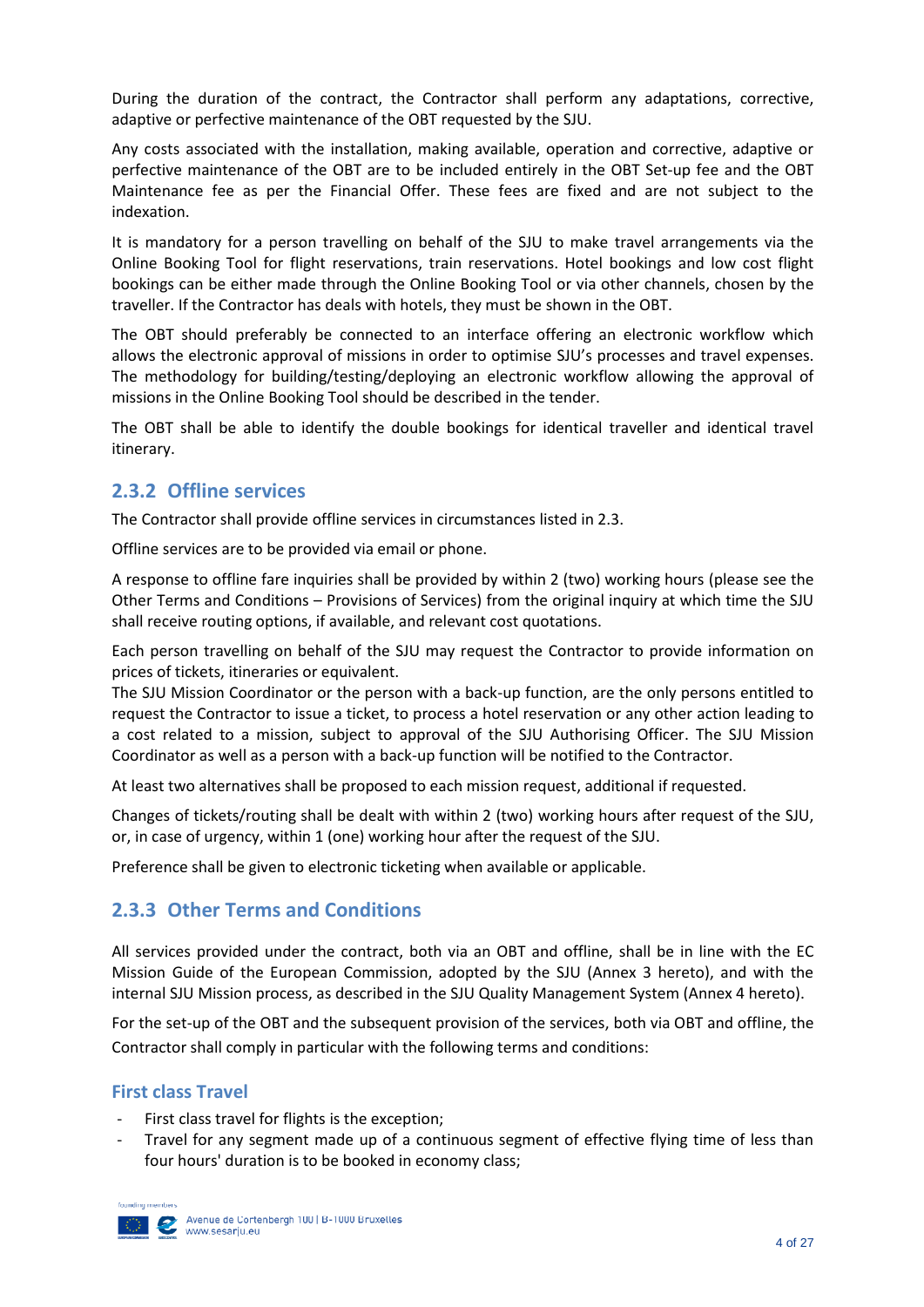- Travel involving at least one continuous segment of effective flying time of at least four hours is to be booked in business class.

#### **Car rental**

If car rental in the place of destination is required, it shall be ensured through the most convenient and price efficient car rental company, operating on the spot.

#### **Hotel reservations**

If requested, the Contractor must propose suitable hotels to the traveller at the destination of the mission within and/or out of the limits allowed under the EC Mission Guide and SJU Mission Process, taking into account convenience (proximity to the mission venue and price, EC Mission Guide ceiling applicable for hotels).

#### **Information on disruptions, re-routing**

The Contractor must be able to provide real-time travel information to travellers and must inform the traveller and the travel organiser at SJU immediately on any changes in the scheduled flight times and on any significant circumstances that may incur changes, e.g. planned strikes or other disruptions. In case of any incidents relating to a mission, the Contractor must deal with rerouting, delayed flights and provide the traveller solutions for obtaining connecting flights and reaching the target destination in due time.

#### **Cancellations / Modifications**

In the case of cancellation and/or modification of a mission, the Contractor will endeavour to minimise any costs incurred by the SJU in connection to the cancellation and/or modification. Penalties, any additional charges or any costs incurred as a result of a fault or negligence of the Contractor will not be borne by the SJU.

#### **Traveller profile management**

The Contractor shall maintain a register of travellers' profiles for both OBT and offline services. The terms and conditions on the traveller profile management will be communicated to the Contractor by the SJU Mission Coordinator.

#### **Provision of services**

The Contractor must provide the services, including the delivery of tickets and vouchers to the SJU, on working days and at the following times: From Monday to Friday 08:30 – 18:00, with exception of public holidays in Belgium and of European Commission public holidays (defined in December year n-1).

During working hours, the Contractor staff must be available to communicate in English by phone and by e-mail. The Contractor must provide a dedicated team to serve the SJU and also a direct phone line and e-mail address to be used for communication with the SJU and its staff. Any queries via e-mail or phone shall be resolved within 24 hours.

#### **Emergency service 24/7**

The Contractor must guarantee an emergency hotline service for urgent queries from staff and meeting participants arising outside the normal working hours. This service must be available in English on a 24 hours/7 days basis. This emergency hotline must be available from any place in the world. All queries made outside working hours shall be resolved within 2 hours.

#### **Contractor's Staff**

The Contractor shall ensure that any member of its staff dealing with SJU travel under this contract has the necessary and sufficient knowledge and training to render the services at the level required. A high level of professionalism and "client-orientation" shall be provided. The

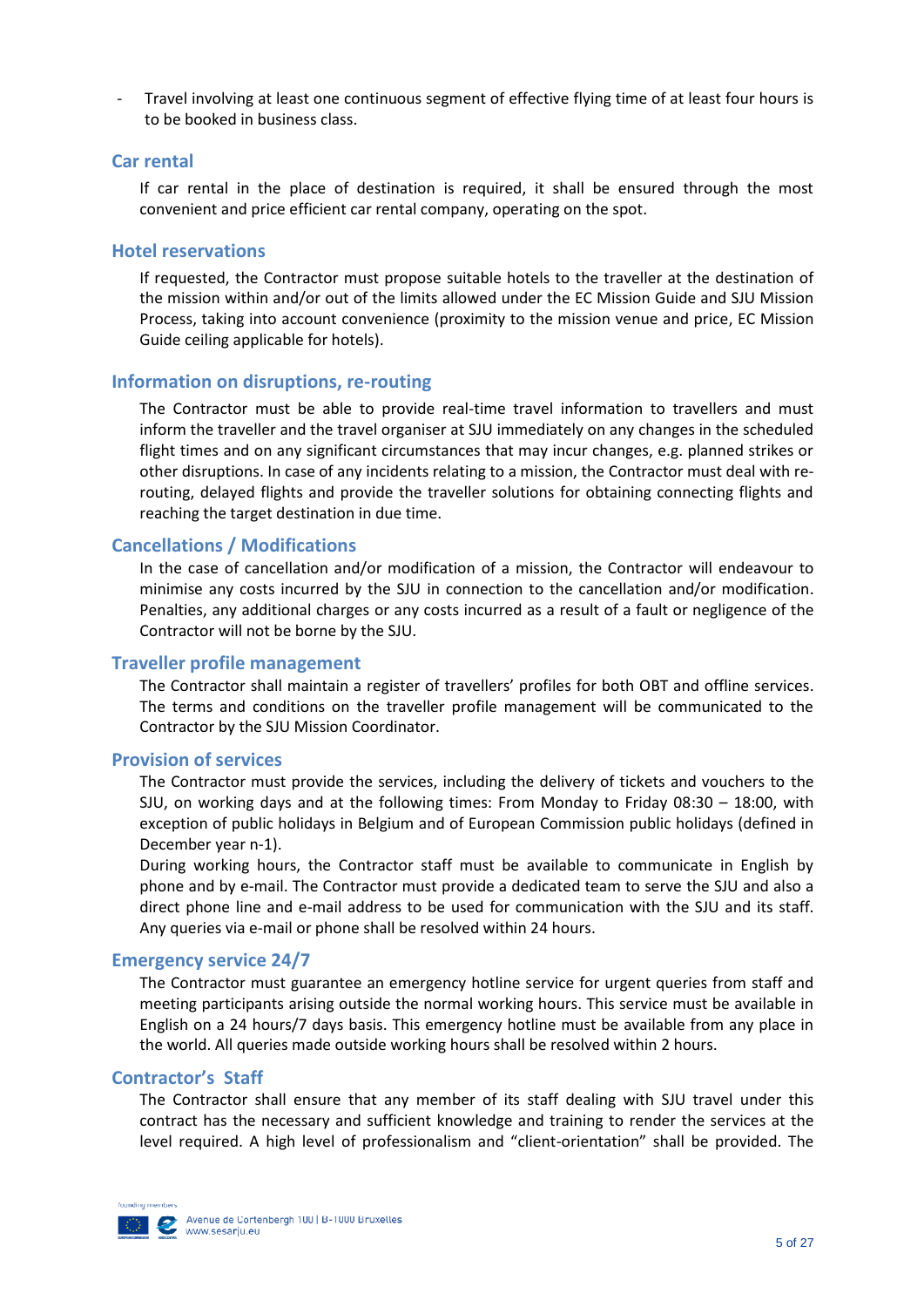staff designated as contact persons for the SJU must have an excellent working knowledge of spoken and written English.

#### **Introductory Training session**

Before the performance of the contract begins, the SJU will organise a training session for the Contractor's dedicated staff assigned to the performance of this contract. This training will cover the specificities of the SJU rules and the arrangements for providing services. The Contractor must ensure that the course is attended by the involved staff. This training will take place at the SJU premises and will last for approximately half a day. This training will not give rise to costs to be charged to the SJU as these costs are already included in the OBT set-up fee (see page 14).

#### **Other Services**

Occasionally the Contractor may be required to provide other travel arrangement services not listed above (e.g. information related to group reservations, hotel block bookings, providing information on public transport means at the place of meeting, reservation of meeting rooms executed by SJU staff in the framework of the mission, information and eventual assistance in order to obtain a Visa and other information of importance to the traveller).

### <span id="page-7-0"></span>**2.4 Deliverables and payments**

The Contractor shall submit to the SJU detailed quarterly reports and statistics at the end of each month to reflect the work carried out for the SJU. Such statistics must be comprehensive and easily understandable provided in an editable format. As a minimum they shall contain information filtered by: destination, airlines used, country and other breakdowns that may be requested. All reports must be in English. Reports should include indicators such as the penetration and usage rates of the OBT, the correction rate of its proposals and, finally, the money saved by the use of the OBT, particularly as a result of the difference in transaction fees compared to offline services.

The detailed quarterly reports represent deliverables to be submitted under the Service Contract.

Furthermore, the Contractor shall be able to provide a record of all correspondence and travel bookings, on a monthly base, within two days at the request of the SJU.

Acceptance of the deliverables by the SJU will be performed after the respective Deliverable Review within one month after reception. In case that the SJU identifies, within one month following the submission of the deliverables, a need to update or reject a deliverable, relevant explanation and proposed resolution will be communicated to the Contractor. The Contractor will have fifteen calendar days in which to submit additional information or corrections.

Remuneration for the services provided under the Service contract (both via the OBT and offline) is to be solely and exclusively by a transaction fee, i.e. an all-in unit fee per transaction carried out, as submitted in the Financial Offer (Annex 2).

The transaction fees cover the management fees for all the services requested from the Contractor in accordance with these tender specifications. The list of transactions is included in Annex 2.

The Contract is under no circumstances entitled to add any extra margin to the costs of each service provided by a third party.

Requests for information on fares, availability etc. that do not lead to a transaction being carried out are not to be invoiced to the SJU. Only completed transactions will result in remuneration.

For information concerning the invoicing and payments, please refer to the draft contract.

In addition, the Contractor can be notified of the information that must be included in payment requests, the format and presentation of these payment requests and the technical details for the

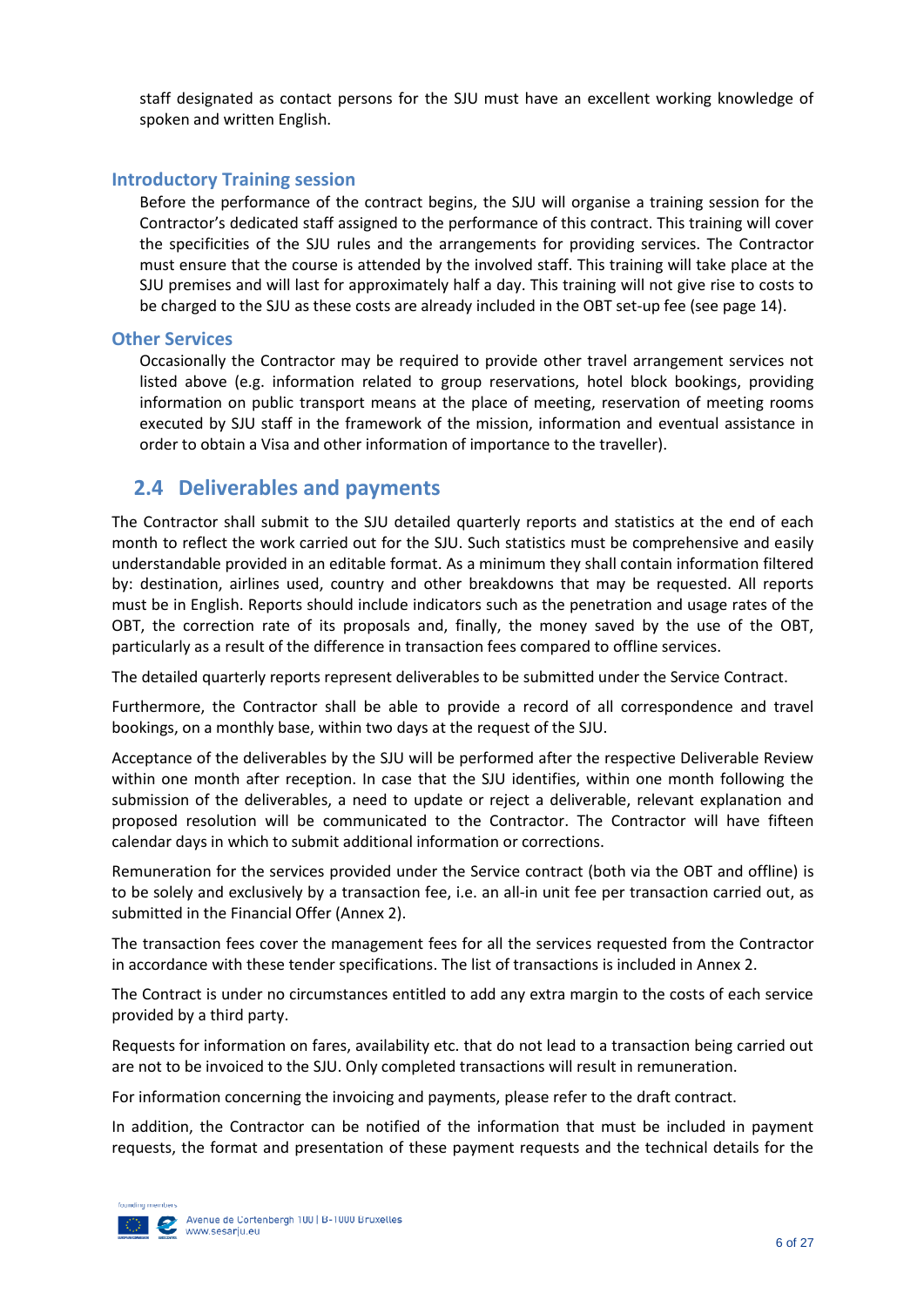transmission of data and documents before the entry into force of the contract. The SJU reserves the right to amend those requirements according to its needs, subject to one month's notice.

### <span id="page-8-0"></span>**2.5 Place of performance**

The activities will be performed at the Contractor's premises.

The kick-off meeting as well as the Introductory Training session are expected to take place in Brussels at the SJU's premises. If requested by the SJU, possible further meetings will be arranged at the SJU's premises. Tenderers should take travel costs into account at the time of preparing the tender.

### <span id="page-8-1"></span>**2.6 Variants**

Variants on the terms of reference are not permitted.

### <span id="page-8-2"></span>**2.7 Volume of the Contract**

The maximum allocated budget for this contract is 100.000 EUR (VAT excluded) for the maximum total duration of the contract of 4 years.<sup>6</sup>

The SJU may negotiate the repetition of similar services entrusted to the selected contractors for a maximum of a 50% $7$  of the total values below indicated in these tender specifications.

For information with regards to the volume and type of services/transactions performed in previous years please see section 1.2.

# <span id="page-8-3"></span>**3 Information about the procedure**

# <span id="page-8-4"></span>**3.1 Indicative timetable**

| <b>Milestone</b>                                                                      | <b>Deadline</b>                                                                    |
|---------------------------------------------------------------------------------------|------------------------------------------------------------------------------------|
| Launch of this call for tenders                                                       | 26/07/2016                                                                         |
| Deadline<br>additional<br>requesting<br>for<br>information/clarification from the SJU | No later than 10 calendar days before the<br>closing date for reception of tenders |
| Last date on which clarifications are issued by<br><b>SJU</b>                         | No later than 6 calendar days before the<br>closing date for reception of tenders  |
| Deadline for reception of tenders at SJU's<br>premises                                | 20/09/2016                                                                         |
| Notification of award                                                                 | By 30/10/2016                                                                      |

<sup>6</sup> See footnote No. 3.

<sup>&</sup>lt;sup>7</sup> As per Article 134 (1) e) and (4) of the Commission delegated Regulation (EU) no 1268/2012 of 29 October 2012 on the rules of application of regulation (EU, Euratom) No. 966/2012 of the European Parliament and of the Council on the financial rules applicable to the general budget of the Union, as amended.



**.**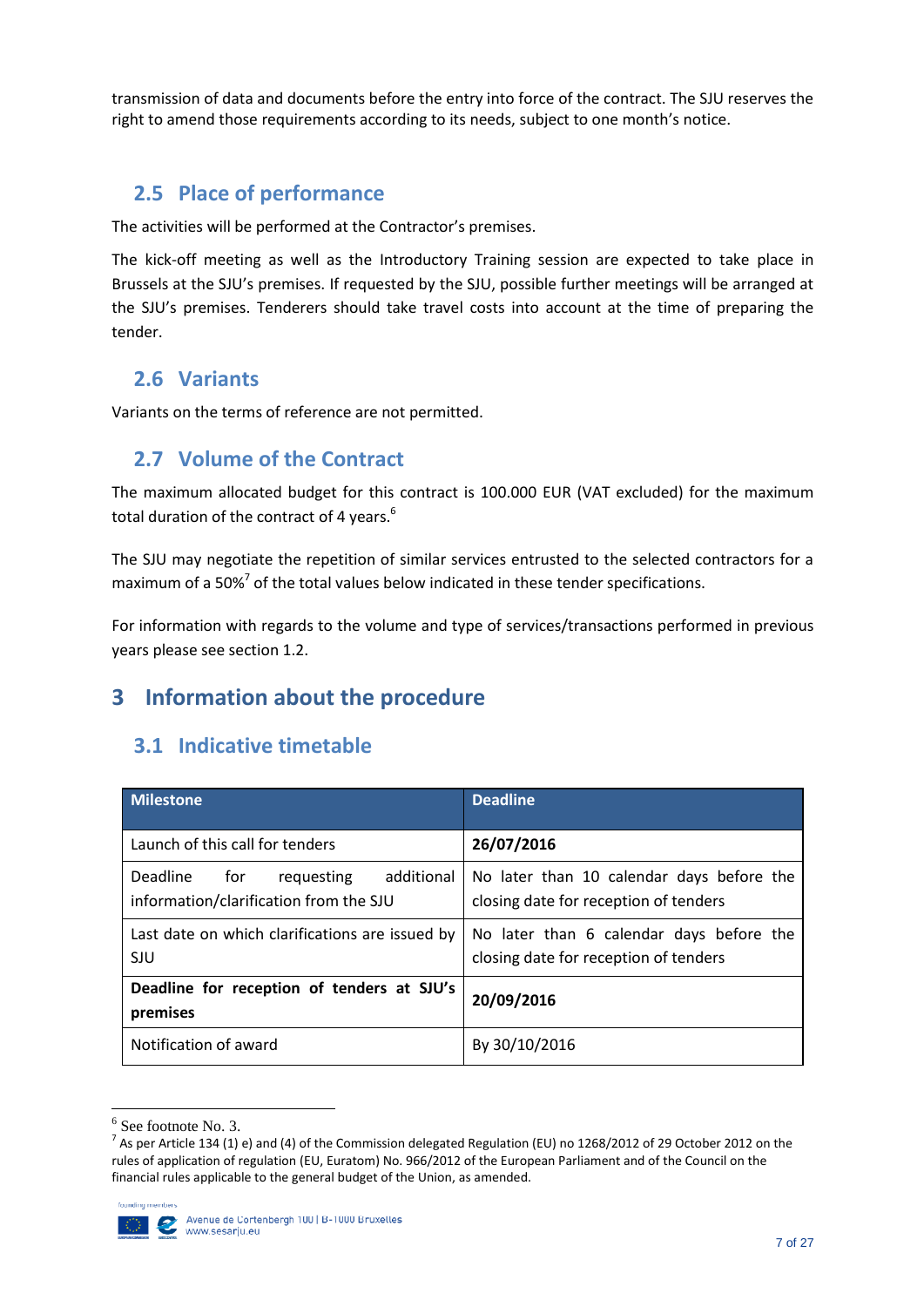| Service contract signature             | 15/11/2016 |
|----------------------------------------|------------|
| <b>Starting date of the activities</b> | 15/12/2016 |

### <span id="page-9-0"></span>**3.2 Participation in this procedure**

### <span id="page-9-1"></span>**3.2.1 Subcontracting**

Subcontracting is permitted in the tender but the Consortium will retain full liability towards the SJU for performance of the Service contract as a whole.

Tenderers must give an indication of the proportion of the Service contract that they intend to subcontract.

Tenderers are required to identify subcontractors, if any, whose share of the contract is above 10%.

During the service contract execution, the change of any subcontractor identified in the tender will be subject to prior written approval of the SJU.

# <span id="page-9-2"></span>**4 ASSESSMENT OF THE TENDERS AND AWARD OF THE CONTRACT**

### <span id="page-9-3"></span>**4.1 Introduction**

The assessment will be strictly based on the content of the received tenders and in the light of the criteria set out hereunder.

The assessment procedure will be carried out in three consecutive stages, each of them with a precise aim:

Stage 1 – assessment in the light of exclusion criteria (see section 4.2. below),

Stage 2 – assessment in the light of selection criteria (see section 4.3. below) and

Stage 3 – assessment in the light of award criteria (see section 4.4. below).

The aim of each of these stages is:

- 1. To check on the basis of the exclusion criteria, whether the tenderer can take part in the procurement procedure;
- 2. To check on the basis of the selection criteria whether the tender has the necessary legal, economic and financial, technical and professional capacity for the performance of the contract;
- 3. To assess on the basis of the award criteria each offer which has passed the exclusion and selection stages.

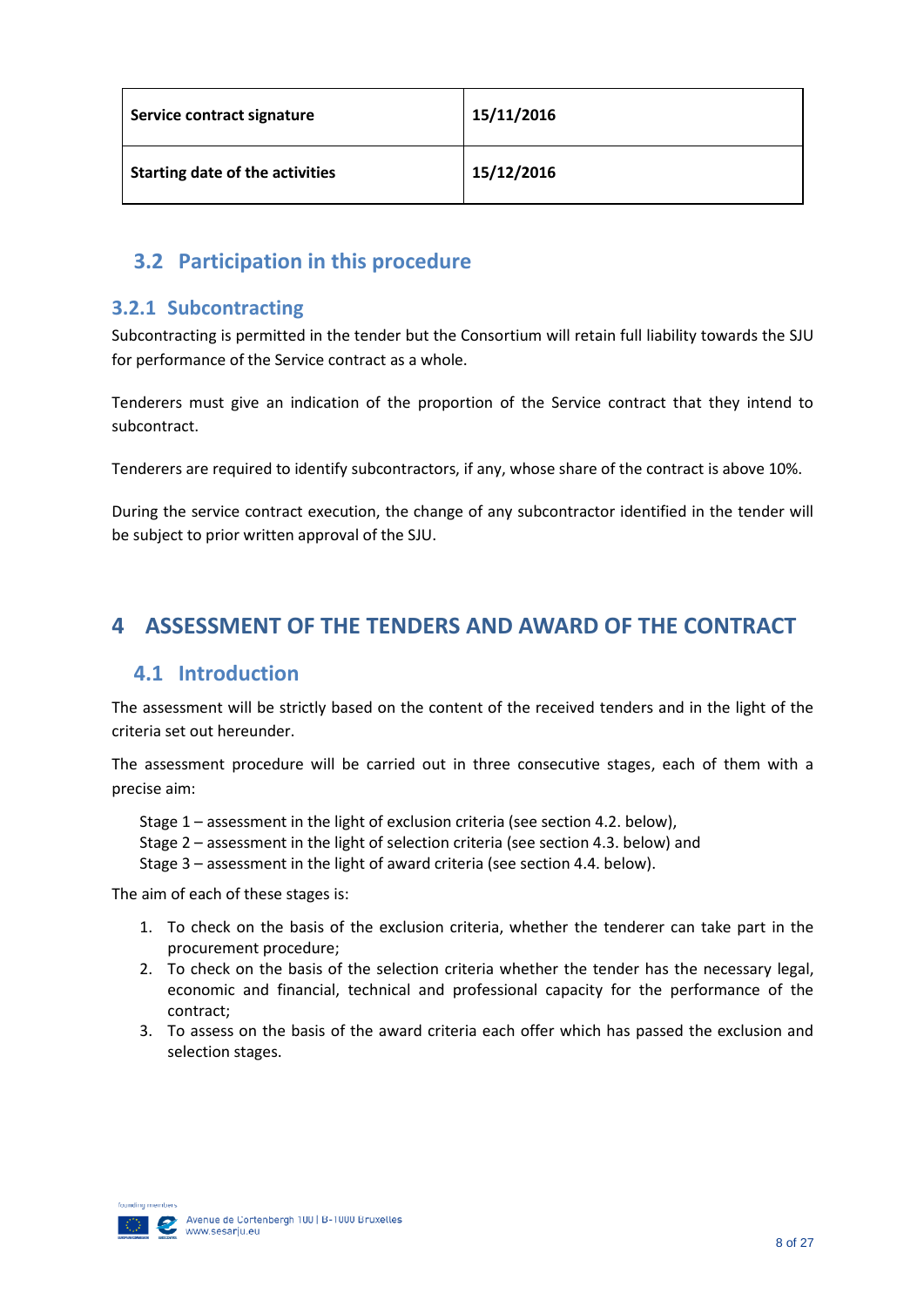## <span id="page-10-0"></span>**4.2 Assessment in the light of exclusion criteria**

In accordance with Article 106 of the Financial Regulation in order not to be excluded from participation in the present procedure, the tenderer shall provide evidence of not being in any of the following situations:

(a) bankrupt, subject to insolvency or winding-up procedures, where its assets are being administered by a liquidator or by a court, where it is in an arrangement with creditors, where its business activities are suspended, or where it is in any analogous situation arising from a similar procedure provided for under national laws or regulations (the tenderer shall also be excluded on this ground if a natural or legal person that assumes unlimited liability for the debts of the economic operator is in the aforementioned situation);

(b) it has been established by a final judgment or a final administrative decision that the economic operator is in breach of its obligations relating to the payment of taxes or social security contributions in accordance with the law of the country in which it is established, with those of the country in which the contracting authority is located or those of the country of the performance of the contract (the tenderer shall also be excluded on this ground if a natural or legal person that assumes unlimited liability for the debts of the economic operator is in the aforementioned situation);

(c) it has been established by a final judgment or a final administrative decision that the economic operator or a person, who is a member of the administrative, management or supervisory body of that economic operator, or who has powers of representation, decision or control with regard to that economic operator is guilty of grave professional misconduct by having violated applicable laws or regulations or ethical standards of the profession to which the economic operator belongs, or by having engaged in any wrongful conduct which has an impact on its professional credibility where such conduct denotes wrongful intent or gross negligence, including, in particular, any of the following:

(i) fraudulently or negligently misrepresenting information required for the verification of the absence of grounds for exclusion or the fulfilment of selection criteria or in the performance of a contract;

(ii) entering into agreement with other economic operators with the aim of distorting competition;

(iii) violating intellectual property rights;

(iv) attempting to influence the decision-making process of the contracting authority during the award procedure;

(v) attempting to obtain confidential information that may confer upon it undue advantages in the award procedure;

(d) it has been established by a final judgment that the economic operator or a person, who is a member of the administrative, management or supervisory body of that economic operator, or who has powers of representation, decision or control with regard to that economic operator is guilty of any of the following:

(i) fraud, within the meaning of Article 1 of the Convention on the protection of the European Communities' financial interests, drawn up by the Council Act of 26 July 1995 ( 1 );

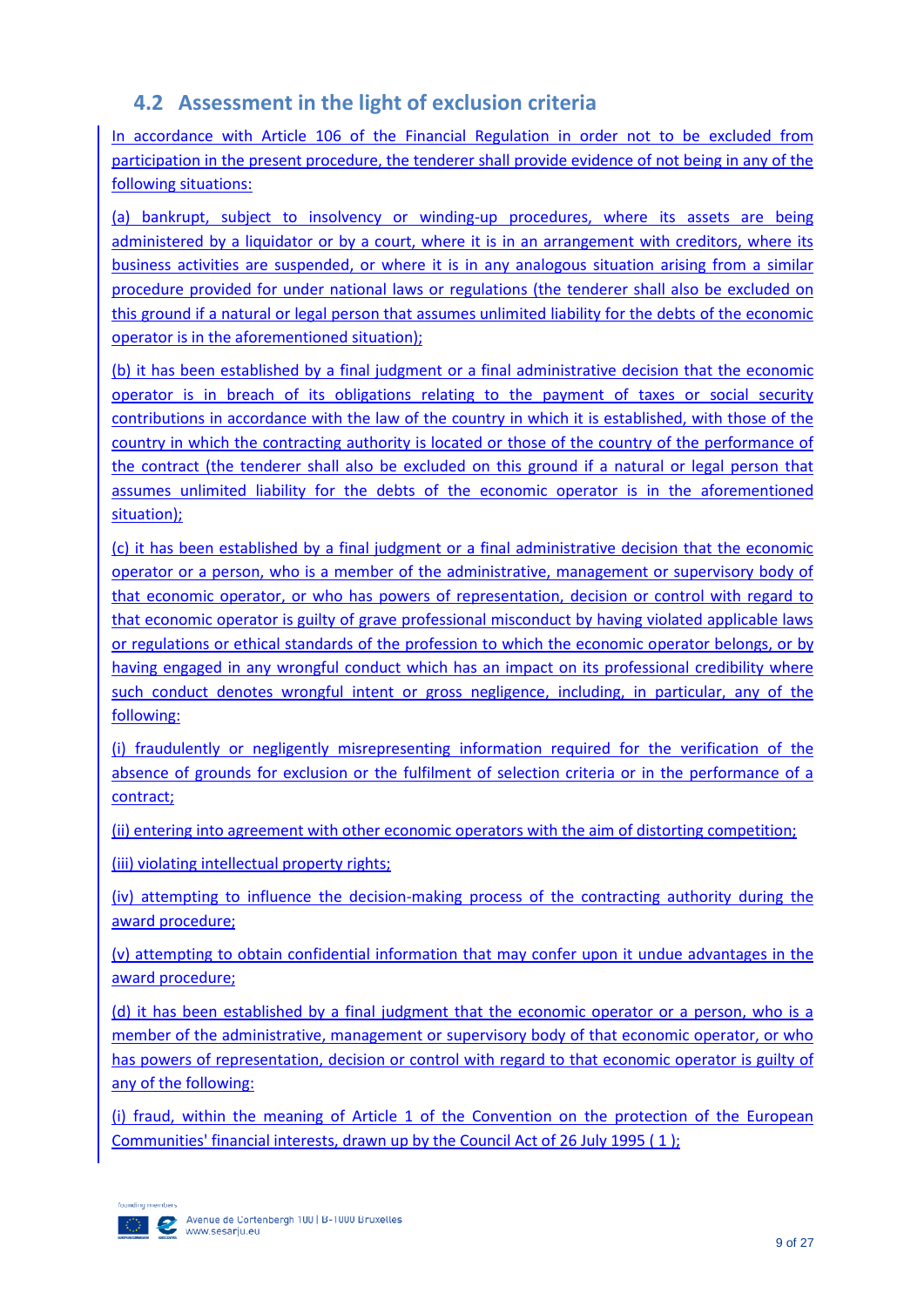(ii) corruption, as defined in Article 3 of the Convention on the fight against corruption involving officials of the European Communities or officials of Member States of the European Union, drawn up by the Council Act of 26 May 1997, and in Article 2(1) of Council Framework Decision 2003/568/JHA, as well as corruption as defined in the law of the country where the contracting authority is located, the country in which the economic operator is established or the country of the performance of the contract;

(iii) participation in a criminal organisation, as defined in Article 2 of Council Framework Decision 2008/841/JHA;

(iv) money laundering or terrorist financing, as defined in Article 1 of Directive 2005/60/EC of the European Parliament and of the Council;

(v) terrorist-related offences or offences linked to terrorist activities, as defined in Articles 1 and 3 of Council Framework Decision 2002/475/JHA, respectively, or inciting, aiding, abetting or attempting to commit such offences, as referred to in Article 4 of that Decision;

(vi) child labour or other forms of trafficking in human beings as defined in Article 2 of Directive 2011/36/EU of the European Parliament and of the Council;

(e) the economic operator or a person, who is a member of the administrative, management or supervisory body of that economic operator, or who has powers of representation, decision or control with regard to that economic operator has shown significant deficiencies in complying with main obligations in the performance of a contract financed by the budget, which has led to its early termination or to the application of liquidated damages or other contractual penalties, or which has been discovered following checks, audits or investigations by an authorising officer, OLAF or the Court of Auditors;

(f) it has been established by a final judgment or final administrative decision that the economic operator or a person, who is a member of the administrative, management or supervisory body of that economic operator, or who has powers of representation, decision or control with regard to that economic operator has committed an irregularity within the meaning of Article 1(2) of Council Regulation (EC, Euratom) No 2988/95.

(g) for the situations of grave professional misconduct, fraud, corruption, other criminal offences, significant deficiencies in the performance of the contract or irregularity, the applicant is subject to:

- i. facts established in the context of audits or investigations carried out by the Court of Auditors, OLAF or internal audit, or any other check, audit or control performed under the responsibility of an authorising officer of an EU institution, of a European office or of an EU agency or body;
- ii. non-final administrative decisions which may include disciplinary measures taken by the competent supervisory body responsible for the verification of the application of standards of professional ethics;
- iii. decisions of the ECB, the EIB, the European Investment Fund or international organisations;
- iv. decisions of the Commission relating to the infringement of the Union's competition rules or of a national competent authority relating to the infringement of Union or national competition law; or

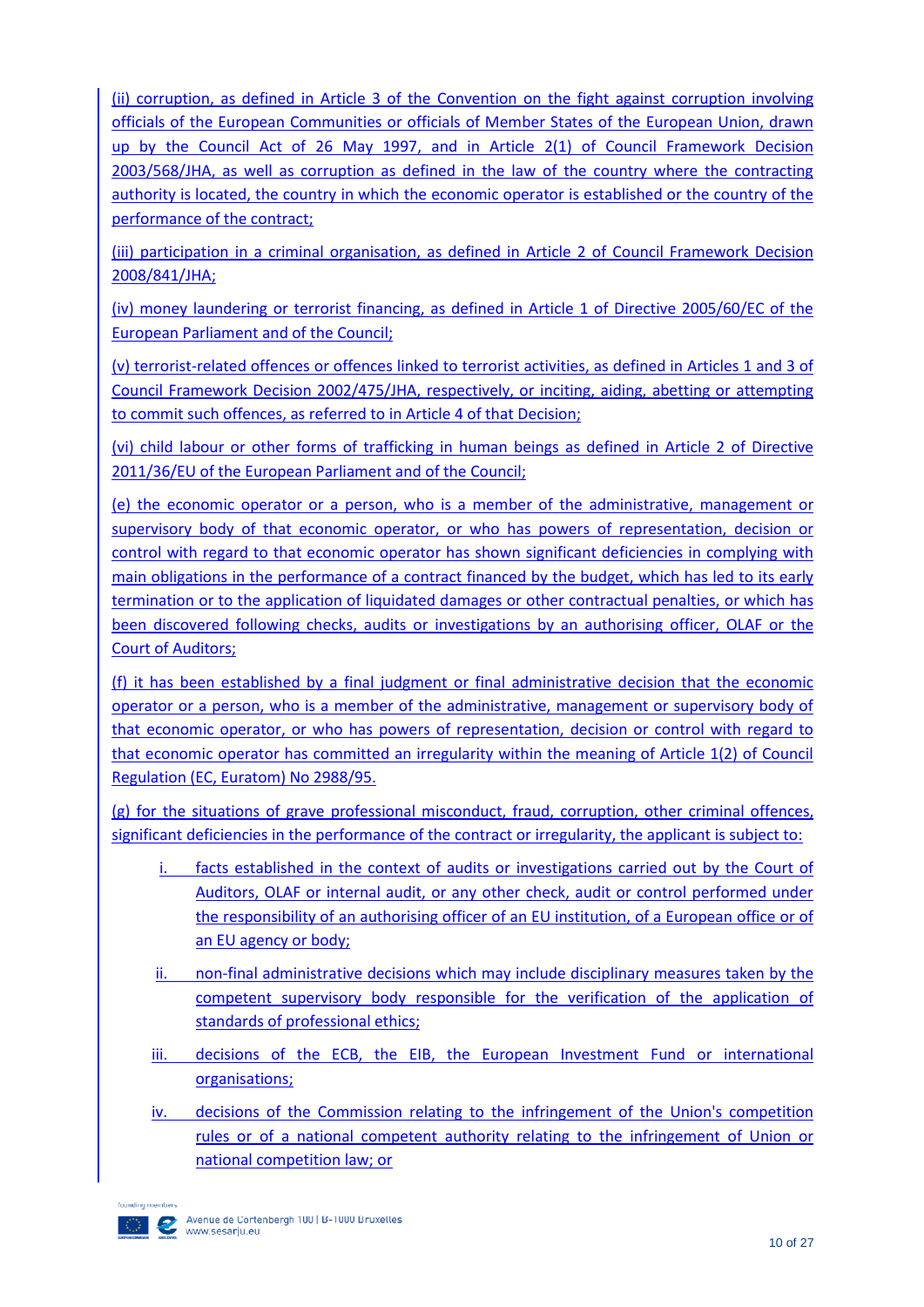v. decisions of exclusion by an authorising officer of an EU institution, of a European office or of an EU agency or body.

In accordance with Article 107 of the Financial Regulation, the contract shall not be awarded to any tenderer falling under any of the following circumstances:

- a) is in an exclusion situation established in accordance with Article 106 of the Financial regulation, listed above;
- b) has misrepresented the information required as a condition for participating in the procedure or has failed to supply that information;
- c) was previously involved in the preparation of procurement documents where this entails a distortion of competition that cannot be remedied otherwise.

In order not to be excluded from participation in the present procedure, the tenderer (the coordinator, each consortium member), and any possible subcontractors already identified at this stage, shall provide evidence of not being in any of the following situations:

- a) is not bankrupt or being wound up, is not having its affairs administered by the courts, has not entered into an arrangement with creditors, has not suspended business activities, is not the subject of proceedings concerning those matters, and is not in any analogous situation arising from a similar procedure provided for in national legislation or regulations;
- b) has not been convicted of an offence concerning professional conduct by a judgment which has the force of *res judicata*;
- c) has not been guilty of grave professional misconduct proven by any means which the contracting authorities can justify;
- d) has fulfilled all its obligations relating to the payment of social security contributions and the payment of taxes in accordance with the legal provisions of the country in which it is established, with those of the country of the contracting authority and those of the country where the contract is to be carried out;
- e) has not been the subject of a judgement which has the force of *res judicata* for fraud, corruption, involvement in a criminal organisation or any other illegal activity detrimental to the SJU/Union's financial interests;
- f) is not a subject of the administrative penalty for being guilty of misrepresentation in supplying the information required by the contracting authority as a condition of participation in the procurement procedure or failing to supply an information, or being declared to be in serious breach of his obligation under contract covered by the EU budget.

### **Evidence to be provided**

*1.* Accordingly, tenderers, and any possible subcontractors already identified at this stage, must provide a **Declaration on honour** (see Annexe I), duly signed and dated, stating that they are not in one of the situations referred to above<sup>8</sup>.

#### *Nota Bene:*

The tenderer to which the contract is to be awarded shall provide, within seven calendar days following notification of award and preceding the signature of the contract, the original Declaration

**<sup>.</sup>** Where parts of the services are intended to be subcontracted the tenderer has also to ensure that the subcontractors satisfy the exclusion criteria as indicated in section 18 of invitation to tender Ref. SJU/LC/0130-CFT.

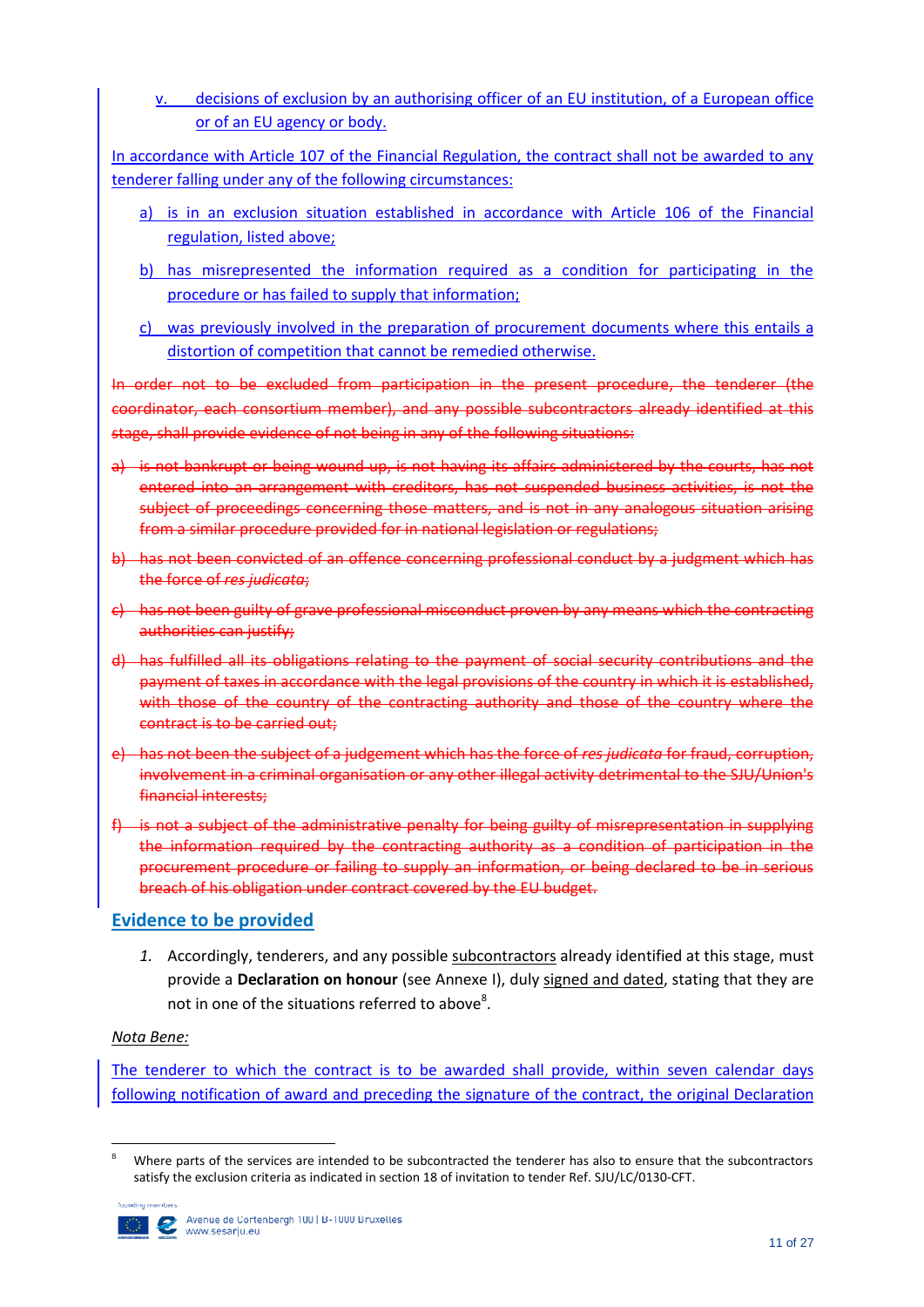on Honour on Exclusion Criteria and Selection Criteria (if provided in copy at the offer submission stage) and the following documentary proofs in original to confirm the declaration referred to above:

For situations described in (a), (c), (d) or (f), production of a recent extract from the judicial record is required or, failing that, an equivalent document recently issued by a judicial or administrative authority in the country of establishment of the person showing that those requirements are satisfied.

For the situation described in point (a) or (b), production of recent certificates issued by the competent authorities of the State concerned are required. These documents must provide evidence covering all taxes and social security contributions for which the person is liable, including for example, VAT, income tax (natural persons only), company tax (legal persons only) and social security contributions. Where any document described above is not issued in the country concerned, it may be replaced by a sworn statement made before a judicial authority or notary or, failing that, a solemn statement made before an administrative authority or a qualified professional body in its country of establishment.

If the person already submitted such evidence for the purpose of another procedure, its issuing date does not exceed **one** year and it is still **valid**, the person shall declare on its honour that the documentary evidence has already been provided and confirm that no changes have occurred in its situation.

The tenderer to which the contract is to be awarded shall provide, within seven calendar days following notification of award and preceding the signature of the contract, the **original** Declaration on honour (if provided in copy at the offer submission stage) and the following documentary proofs (**originals**) to confirm the declaration referred to above:

- 2. For situations described in (a), (b) and (e), production of a recent<sup>9</sup> extract from the judicial record is required or, failing that, a recent equivalent document issued by a judicial or administrative authority in the country of origin or provenance showing that those requirements are satisfied. Where the tenderer is a legal person and the national legislation of the country in which the tenderer is established does not allow the provision of such documents for legal persons, the documents should be provided for natural persons, such as the company directors or any person with powers of representation, decision making or control in relation to the tenderer.
- 3. For the situation described in point (d) above, recent<sup>40</sup> certificates or letters issued by the competent authorities of the State concerned are required. These documents must provide evidence covering all taxes and social security contributions for which the Tenderer is liable, including for example, VAT, income tax (natural persons only), company tax (legal persons only) and social security contributions.<sup>44</sup>
- 4. For any of the situations (a), (b), (d) or (e), where *any* document described in two paragraphs above is *not issued* in the country concerned, *it* may be replaced by a sworn or, failing that, a solemn statement made by the interested party before a judicial or administrative authority, a notary or a qualified professional body in his country of origin or provenance.

enderers are strongly advised to explore the sources in their respective national legal systems for acquiring the required supporting documentation and the related deadlines, already at the stage of the preparation and submission of their offers, in order to avoid any delays in providing the documents in case selected for



**.** 

Not older than one year.

Not older than one year.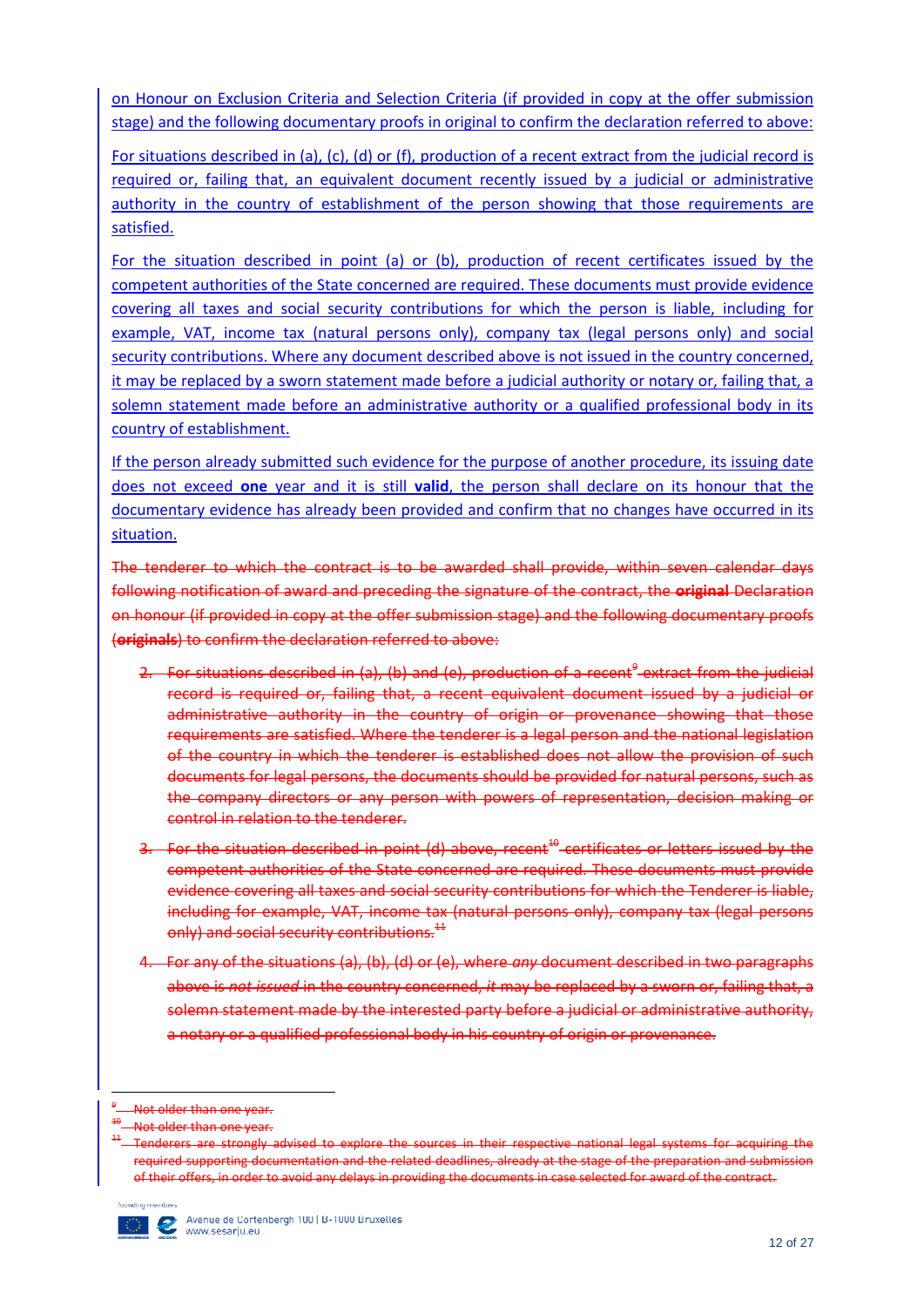The SJU may waive the obligation of a tenderer to submit the documentary evidence referred to above if such evidence has already been submitted to the SJU for the purposes of another procurement procedure and provided that the documents are not more than one year old starting from their issuing date and that they are still valid. In such a case, the tenderer shall declare on his honour that the documentary evidence has already been provided in a previous procurement procedure and confirm that no changes in his situation have occurred.

Please refer to the following web page for additional information regarding the relevant requirements and model documents under national laws of the EU Member States:

[http://ec.europa.eu/internal\\_market/publicprocurement/e-procurement/e-certis/index\\_en.htm.](http://ec.europa.eu/internal_market/publicprocurement/e-procurement/e-certis/index_en.htm)

### <span id="page-14-0"></span>**4.3 Assessment in the light of selection criteria**

Tenderers must have the overall capabilities (legal, economic, financial, technical and professional) to perform the contract. The SJU reserves the right the request from subcontractors evidence on technical and professional capacity when these are meant to perform critical tasks.

### All the requirements listed below must be met in order to enter the next phase of the assessment in the light of award criteria.

Please note that in the selection phase, assessment focuses on the past experience and capacity of the tenderer, and not on the quality of the (technical) offer. The latter is to be assessed in the light of the award criteria.

The SJU may waive the obligation for a tenderer to submit the documentary evidence requested under Sections 4.3.1, 4.3.2 and 4.3.3 below if such evidence has already been submitted for another procedure and provided the documents were issued not more than one year earlier and are still valid. In such cases, the tenderer must declare on his honour that the documentary evidence has already been provided in a previous procedure with the SJU, provide reference to that procedure, and confirm that there has been no change in the situation.

### <span id="page-14-1"></span>**4.3.1 Legal capacity**

Tenderers are requested to prove that they are authorised to perform the contract under the national law.

### **Evidence to be provided:**

- 1. The tenderer shall provide a dully filled-in Legal entities' form, including all its supporting documentation (see section 7 b) of the invitation to tender Ref. SJU/LC/0130-CFT).
- 2. Evidence of inclusion in a trade or professional register, or a sworn declaration or certificate, membership of a specific organisation, express authorisation or entry in the VAT register.

*NB: Public bodies and higher education establishments are not subject to a verification of their economic and financial capacity.*

### <span id="page-14-2"></span>**4.3.2 Economic and financial capacity**

The tenderer shall be in a stable financial position and have sufficient economic and financial capacity to perform the contract.

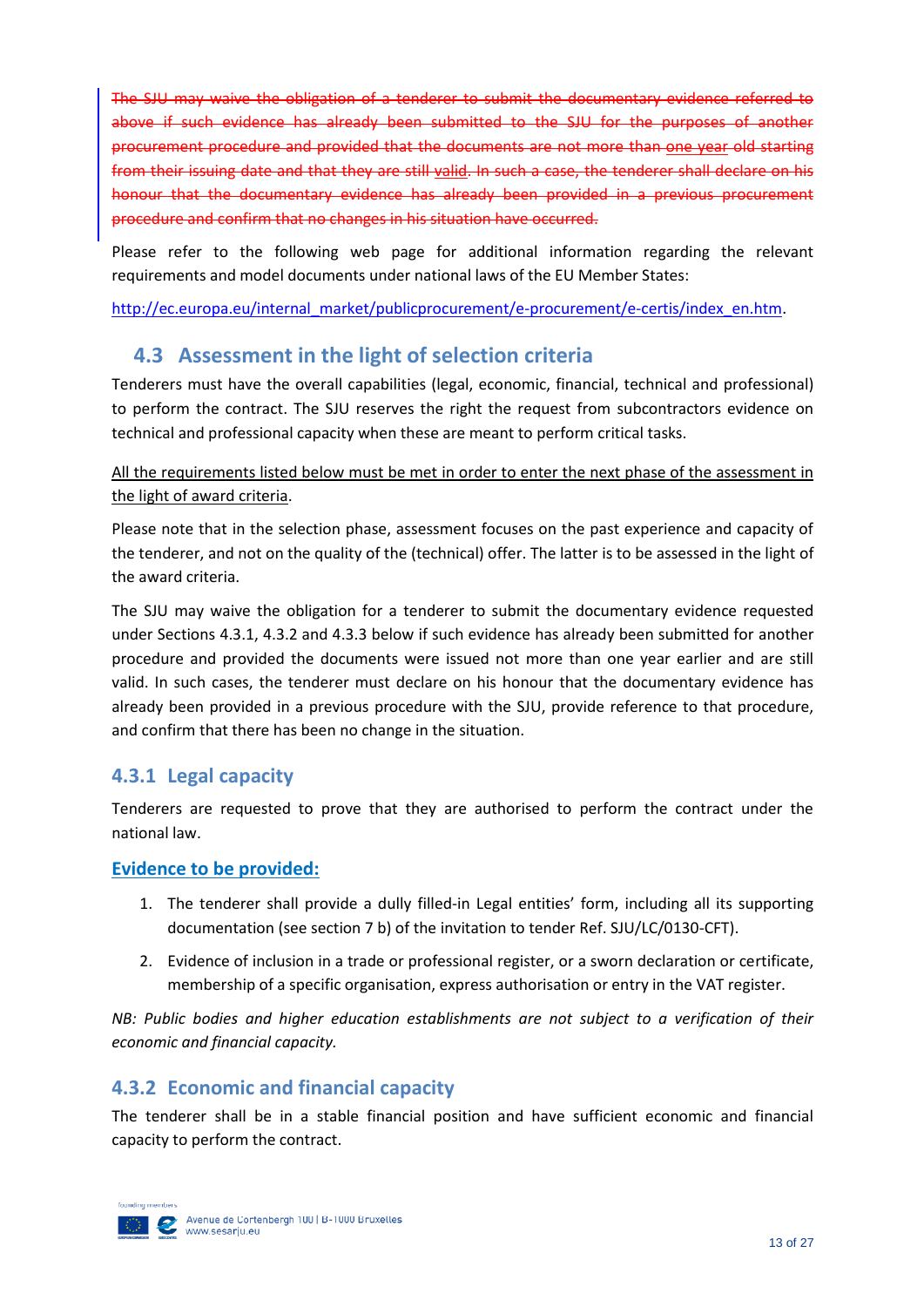### **Evidence to be provided:**

Proof of economic and financial capacity shall be furnished by the following documents:

- 1. Evidence of professional risk indemnity insurance still in force;
- 2. Balance sheets (or extracts from balance sheets) for at least the last two years for which accounts have been closed;
- 3. Statement of overall turnover during the last three financial years (please, note that the tenderers shall have a minimum annual turnover of 350.000 EURO);

If, for some exceptional reason which the SJU considers justified, the tenderer is unable to provide the references requested here above, the tenderer may prove the economic and financial capacity by any other means which the SJU considers appropriate.

### <span id="page-15-0"></span>**4.3.3 Technical and professional capacity**

The technical and professional capacity of the Tenderer, proving the suitability to provide services covered by the Contract will be evaluated on the basis of the minimum requirements and evidence thereof provided as described in the subsequent paragraphs:

#### **4.3.3.1 Minimum requirements:**

- 1. The Tenderer shall have:
	- *i. Necessary professional capacity*

The tenderer must have the professional capacity to perform the contract. The tenderer must be established as a recognised legal entity and be registered in a relevant professional or trade register and possess relevant authorisations to perform national and international travel services as required in the Technical Specifications.

- *ii. The tenderer must be a registered (IATA) travel agent;*
- *iii. Proven experience in travel related services in at least two contracts similar in subject that involved required travel arrangements within Europe and from Europe to non-EU countries provided via an online booking tool and/or for an international organisation and/or an European institution in the past three years.*
- 2. The team proposed to implement the contract shall possess:
	- *i. The Contract/Key Account/Commercial Manager who will be the interlocutor with SESAR must have at least 3 years of relevant experience;*
	- *ii. Team members should have relevant work experience in travel related services in business environment;*
	- *iii. Sufficient dedicated travel agents (at least 2) enabling timely service provision to the SJU. Such travel agent must possess at least 3 years' experience in business travel.*
	- *iv. All team members should have a proven excellent written and oral command of the English language*

### **4.3.3.2 Evidence to be provided:**

1. For the tenderer:

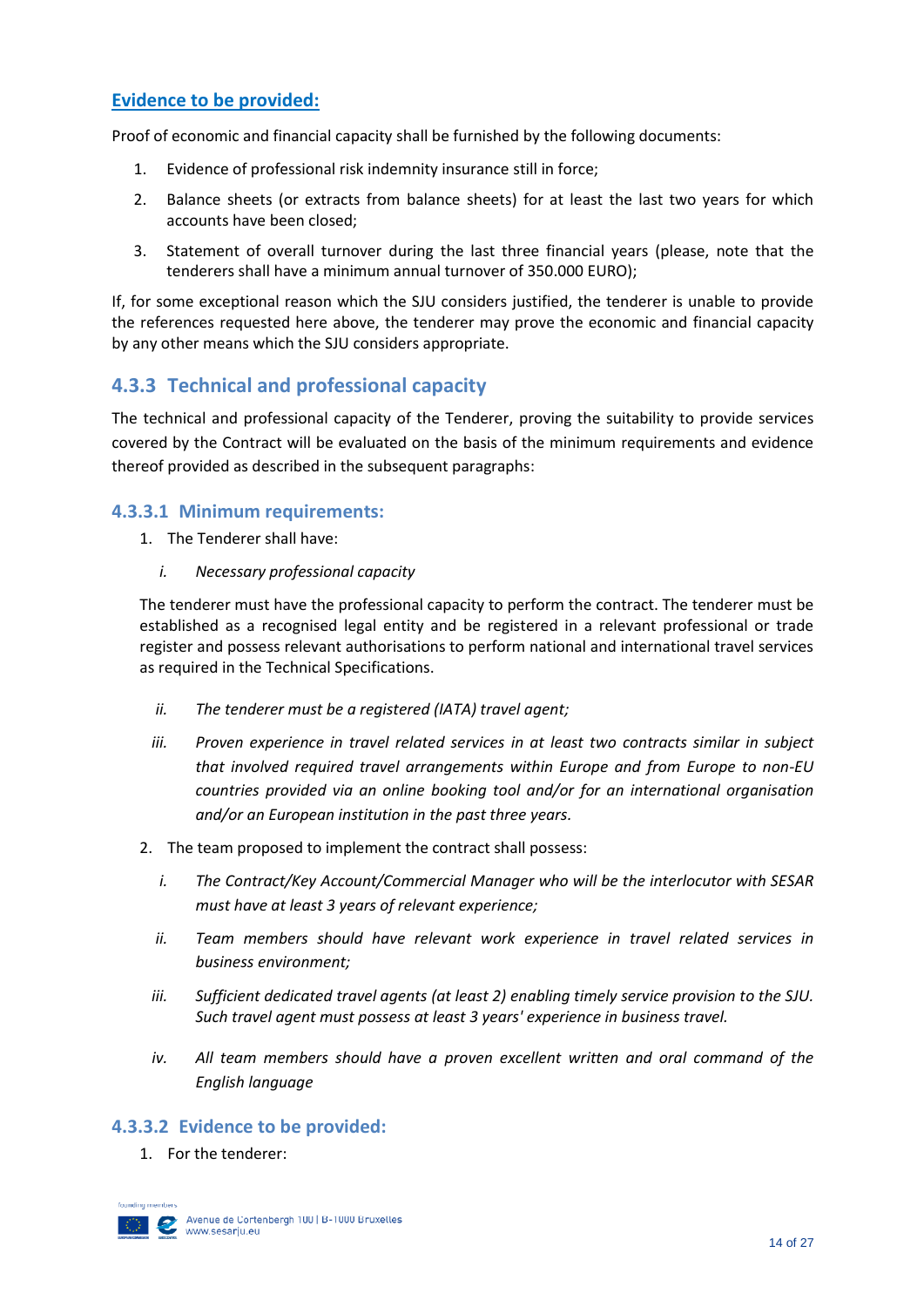- *i. Brief presentation of the tenderer containing a detailed description of the structure (already identified subcontractors, explaining the suitability of the tenderer's organisation set up to perform the activities under the contract,*
- *ii. Evidence proving registration in a relevant professional or trade register and possession of relevant authorisations to perform national and international travel services as required in the Technical Specifications*
- *iii. Evidence of a registered IATA travel agent registration.*
- *iv. Reference letters proving experience in travel related services according to 4.3.3.1 (1) (iii).*
- 2. For the team members:
	- *i. Detailed CVs (only) of the persons who will be responsible for carrying out the tasks through an [EU CV format](https://europass.cedefop.europa.eu/en/documents/curriculum-vitae/templates-instructions) indicating all relevant educational and professional qualifications, work experience and linguistic qualifications/levels,*

### <span id="page-16-0"></span>**4.4 Assessment in the light of award criteria**

Only the tenders which meet the requirements of the exclusion and selection criteria will be evaluated in terms of quality and price for the award of the Contract.

The Contract will be awarded on the basis of the best price quality ratio as detailed in the subsequent sections.

### <span id="page-16-1"></span>**4.4.1 Technical evaluation**

The quality of the offer will be evaluated in accordance with the award criteria and the associated weighting detailed in the table below.

The tender must reach a minimum score of 50% or more per award criterion (excluding the criterion II.D) and 70 points or more globally in order to be admitted to the financial evaluation. The tenders with lower scores will be considered non-suitable and therefore excluded.

NB: Tenders presenting a mere repetition of the tender specifications or source documentation will be scored below the minimum required.

In their offer, a tenderer shall address the following criteria:

- The methodology for the performance of the travel services via an OBT in general, describing in particular the layout of the online booking tool, its technical characteristics and functions, graphic interface, user-friendliness, back-up system etc. (see in particular Section 2.3.1);
- The methodology, proposed team and resources for the set-up and maintenance of the online booking tool including a timeframe for the set-up, the methodology for the adaptation of the OBT to the SJU needs in line with the terms and conditions specified herein;
- The methodology and proposed processes for the performance of each type of service requested by the SJU to be provided via an OBT in line with the SJU's requirements (Issuing flight ticket – worldwide, Economy and Business class, Issuing train ticket, Issuing rail/ferry (boat)/bus ticket, Hotel reservation and booking, Car rental reservation and booking);
- The methodology, proposed team and resources for the performance of the travel services offline;

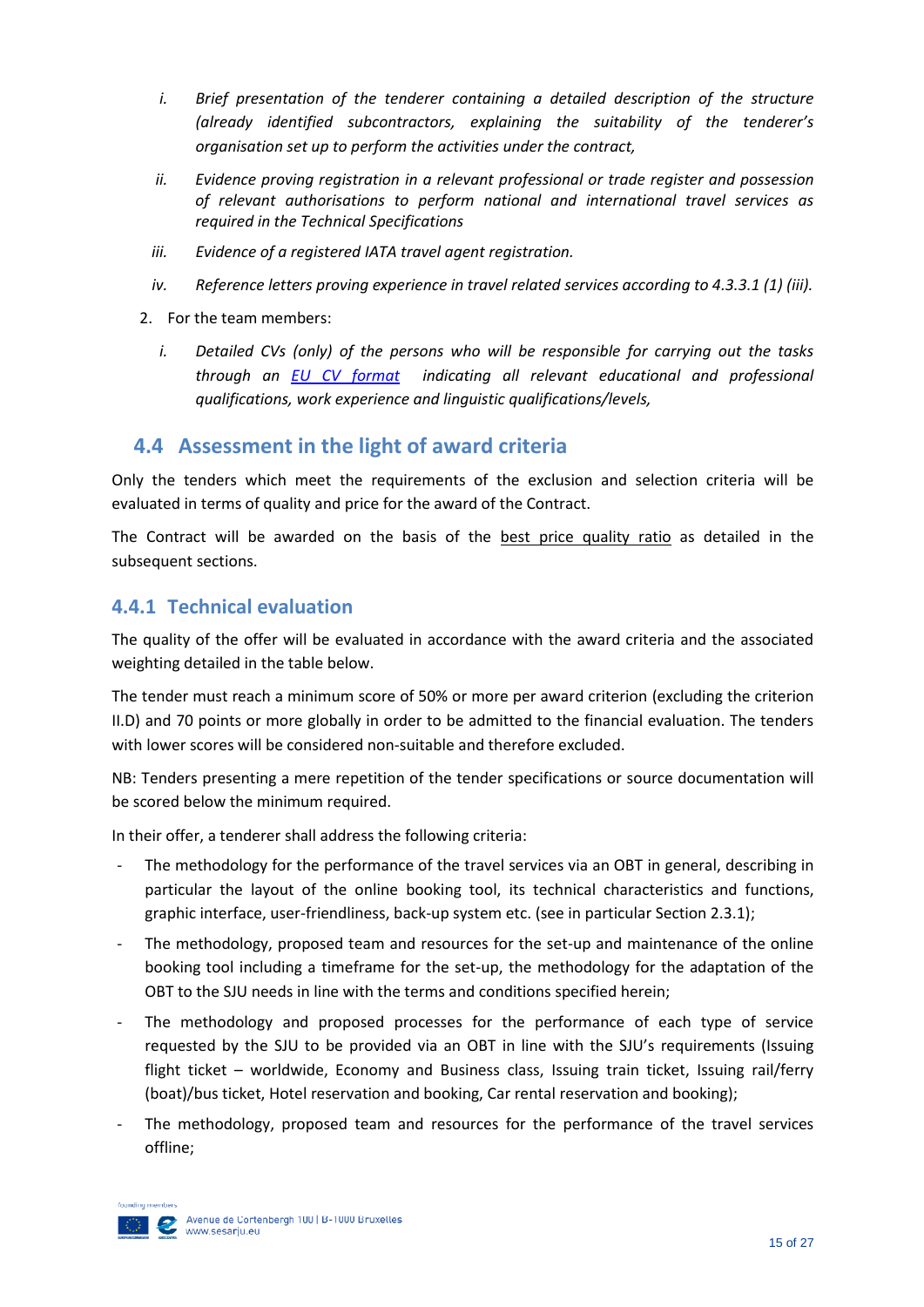- Methodology, resources and proposed procedures assuring the quality management of the provided services, timely response and delivery and the continuity of the services, e.g. in case of a technical problem with the OBT and/or its back up, unforeseen situations related to the travel services (strikes, accidents, severe weather conditions etc.);
- If available, the methodology for building/testing/deploying an electronic workflow allowing the internal approval of missions in the Online Booking Tool.

|    | <b>Award Criteria</b>                                                                                                                                                                  |    | <b>Maximum</b><br>available |
|----|----------------------------------------------------------------------------------------------------------------------------------------------------------------------------------------|----|-----------------------------|
|    | <b>Quality and relevance of the Methodology:</b><br>ı.                                                                                                                                 |    |                             |
| А. | Understanding of the domain/s and services to be provided                                                                                                                              |    |                             |
|    | Appropriateness of the whole proposed methodology for achieving<br>the SJU's objectives                                                                                                | 15 |                             |
| В. | Quality and relevance of the methodology for the provision of<br>services via OBT                                                                                                      |    |                             |
|    | Issuing flight ticket (worldwide, Economy and Business class)                                                                                                                          |    |                             |
|    | Issuing train ticket                                                                                                                                                                   | 40 |                             |
|    | Issuing rail/ferry (boat)/bus ticket                                                                                                                                                   |    |                             |
|    | Hotel reservation and booking (1)                                                                                                                                                      |    |                             |
|    | Car rental reservation and booking (1)                                                                                                                                                 |    |                             |
| C. | Quality and relevance of the methodology for the provision of<br>offline services                                                                                                      |    | 80                          |
|    | Issuing flight ticket (worldwide, Economy and Business class)                                                                                                                          |    |                             |
|    | Issuing train ticket                                                                                                                                                                   |    |                             |
|    | Issuing rail/ferry (boat)/bus ticket                                                                                                                                                   | 15 |                             |
|    | Hotel reservation and booking (1)                                                                                                                                                      |    |                             |
|    | Car rental reservation and booking (1)                                                                                                                                                 |    |                             |
| D. | Quality and relevance of the development methodology for<br>building/testing/deploying an electronic workflow allowing the<br>internal approval of missions in the Online Booking Tool | 10 |                             |
|    | Quality assurance of contract management:<br>Н.                                                                                                                                        |    |                             |
|    | Continuity of services                                                                                                                                                                 |    | 20                          |
|    | Timely response and delivery                                                                                                                                                           |    |                             |
|    | Quality of services                                                                                                                                                                    |    |                             |
|    | <b>Score Award Criteria</b>                                                                                                                                                            |    | 100                         |

*(1) Including changes or cancellations.*

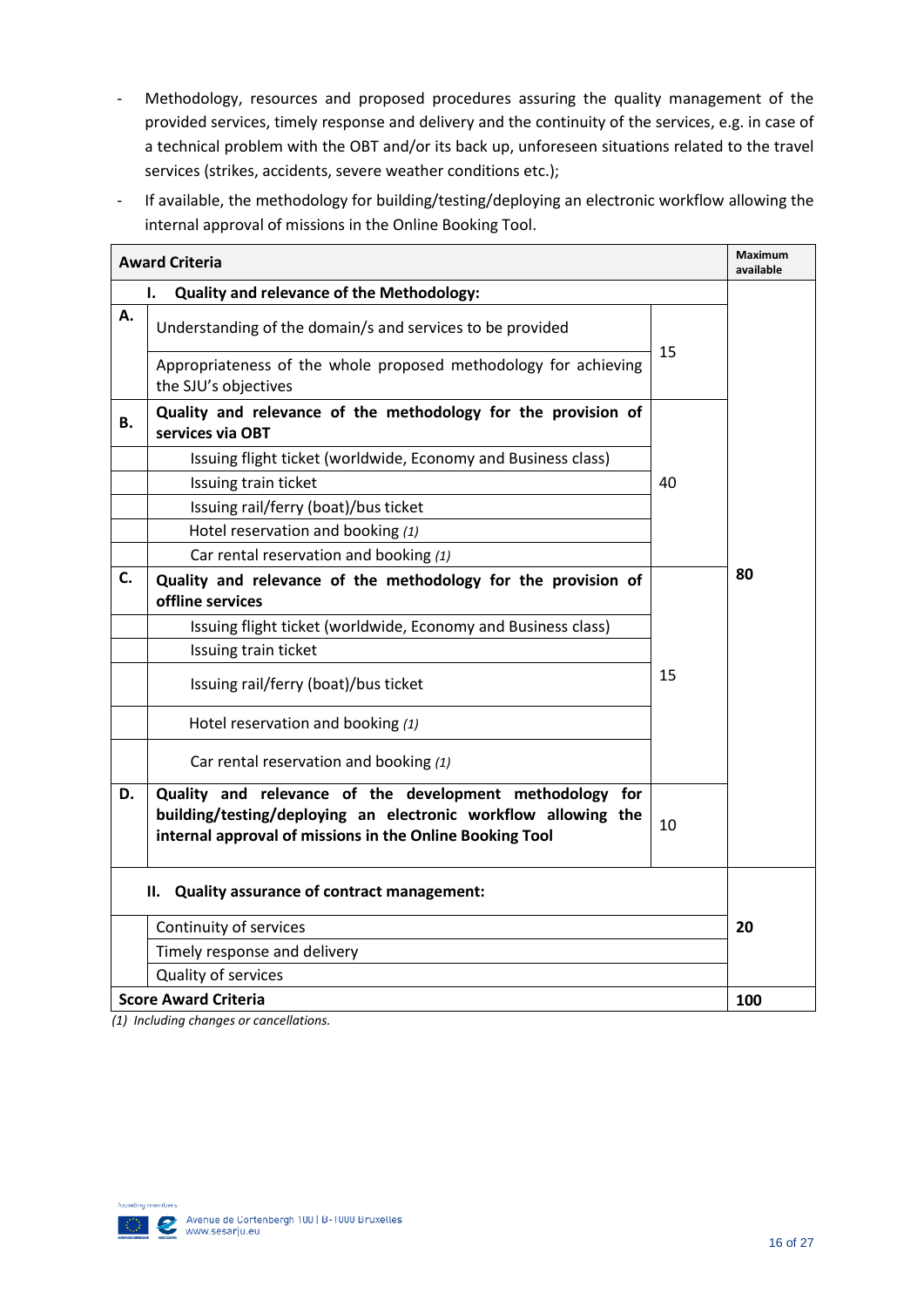### <span id="page-18-0"></span>**4.4.2 Financial evaluation and recommendation for award**

The price that will be taken into account for the financial evaluation and the award of the Contract, is the 'Weighted price for Transaction fees' and 'Total OBT Set-up and Maintenance fees' calculated based on the fees proposed by the tenderer in the financial offer as indicated in the Invitation to tender ref. SJU/LC/0130-CFT and based on the formula and weighting factors identified below.

All tenders must contain a separate financial offer following the template attached to the tender specifications in Annexe II and in line with the requirements detailed in section 2 above.

# **Part A – Weighted price for the transaction fees**

| <b>Details</b>                                                                          | <b>Unit</b>     | <b>Weighting factor</b><br>for Price via OBT<br>in $%$ | <b>Weighting factor for</b><br><b>Price offline</b><br>in $%$ |
|-----------------------------------------------------------------------------------------|-----------------|--------------------------------------------------------|---------------------------------------------------------------|
| Fee for issuing a flight ticket<br>(worldwide, Economy<br>and<br><b>Business class)</b> | per ticket      | 25                                                     | 10                                                            |
| Fee for issuing a train ticket                                                          | per ticket      | 25                                                     | 10                                                            |
| <b>Fee</b><br>for<br>issuing a ferry<br>(boat)/bus ticket                               | per ticket      | N/A                                                    | N/A                                                           |
| Fee for a hotel booking                                                                 | per reservation | 5                                                      | 5                                                             |
| Fee for a car rental booking                                                            | per reservation | 5                                                      | 5                                                             |
| <b>Fee for modification</b>                                                             | per reservation | N/A                                                    | 5                                                             |
| <b>Fee for cancellation</b>                                                             | per reservation | N/A                                                    | 5                                                             |
| <b>Total</b>                                                                            |                 |                                                        | 100                                                           |

# **Part B – OBT Set-up and Maintenance fees**

| <b>Details</b>                                                                                                            | <b>Unit</b>                                                                     | <b>Price</b><br>(in EUR, excluding VAT) |
|---------------------------------------------------------------------------------------------------------------------------|---------------------------------------------------------------------------------|-----------------------------------------|
| <b>OBT Set-up fee</b>                                                                                                     | <b>Once per contract</b>                                                        | [to be completed]                       |
| <b>OBT Maintenance fee</b>                                                                                                | Once per year                                                                   | [to be completed]                       |
| <b>Total</b><br>Set-up<br><b>OBT</b><br>and<br><b>Maintenance</b><br>fees<br>(for<br>the<br>maximum duration of contract) | Set-up<br>OBT<br>fee $+$<br>(Once<br>per<br><b>vear</b><br>Maintenance fee * 4) | [to be completed]                       |

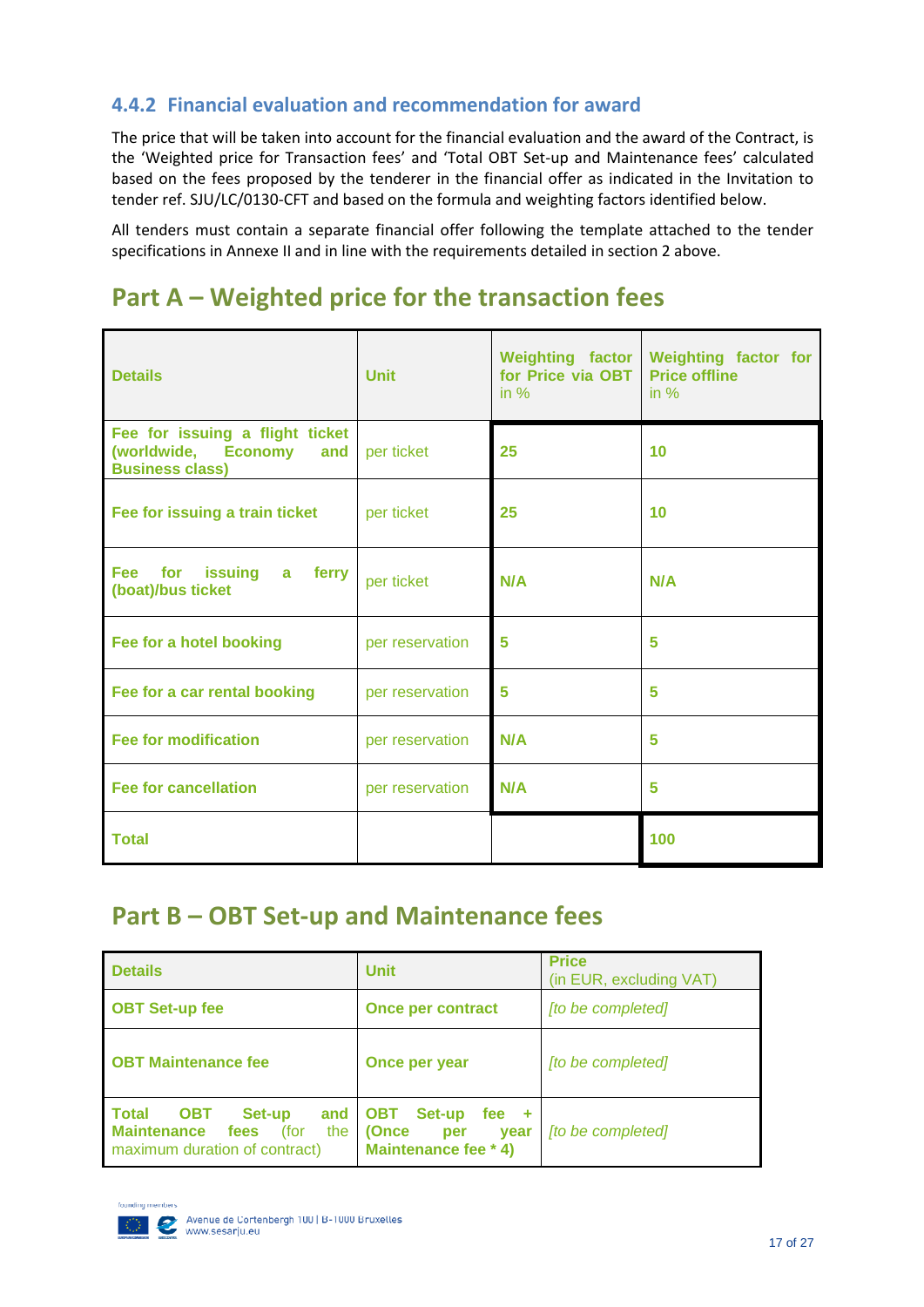The formula that will be used to rank the tenders incorporates the following elements:

Quality (60%)

- the score of the award criteria of the tender
- the highest score of the award criteria among acceptable tenders

'Weighted price for Transaction fees' (30%)

- 'Weighted price for Transaction fees' of the tender
- The lowest 'Weighted price for Transaction fees' among acceptable tenders

Total OBT Set-up and Maintenance fees (10%)

- Total OBT Set-up and Maintenance fees of the tender
- The lowest OBT Total Set-up and Maintenance fees among acceptable tenders

The ranking of the tenders, for the award of the contract, will be established by using the formula below.

#### **Score tender Y =**

{[(Score of the award criteria of tender Y / highest score of the award criteria among acceptable tenders) x 60%)] +

+ (Lowest Weighted price for Transaction fees among acceptable tenders / Weighted price for Transaction fees of tender Y) x 30%)] +

+ [(Lowest Total Set-up and Maintenance fees among acceptable tenders / Total Set-up and Maintenance fees of tender Y) x 10%]} \* 100

### <span id="page-19-0"></span>**5 Annexes**

- ANNEXE 1 Declaration on honour on exclusion criteria and selection criteria
- ANNEXE 2 Template for the financial offer
- ANNEXE 3 EC Mission Guide of the European Commission
- ANNEXE 4 Internal SJU Mission process, as described in the SJU Quality Management System

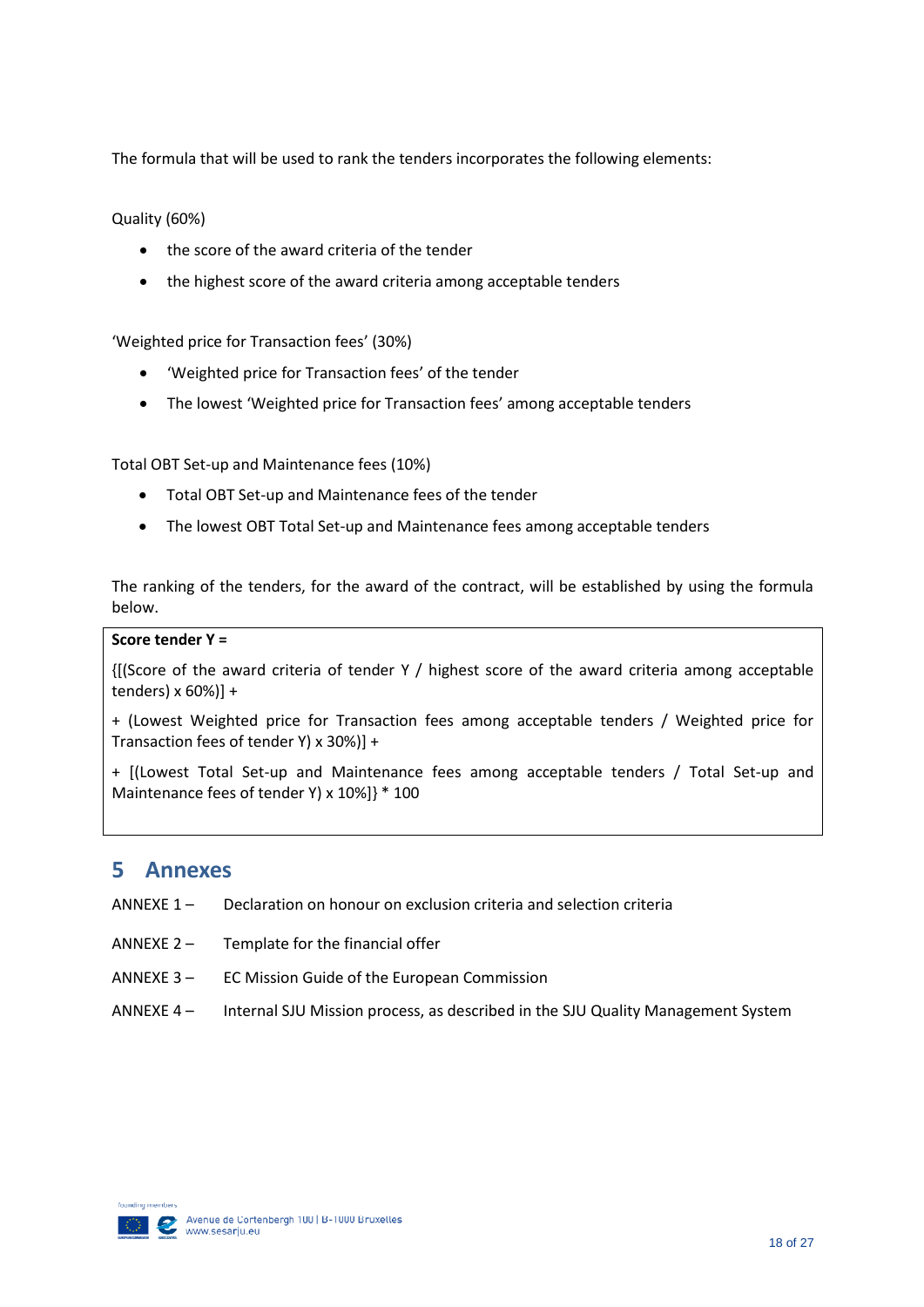

**ANNEXE 1**

# **Declaration on honour on exclusion criteria and selection criteria**

The undersigned [*insert name of the signatory of this form*], representing:

| natural<br>for<br>( <i>only</i> | <i>persons</i> )   ( <i>only for legal persons</i> ) the following legal person: |
|---------------------------------|----------------------------------------------------------------------------------|
| himself or herself              |                                                                                  |
| ID or passport number:          | Full official name:                                                              |
|                                 | Official legal form:                                                             |
| $'$ the person')                | Statutory registration number:                                                   |
|                                 | Full official address:                                                           |
|                                 | VAT registration number:                                                         |
|                                 |                                                                                  |
|                                 | ('the person')                                                                   |

### **I – SITUATION OF EXCLUSION CONCERNING THE PERSON**

| declares that the above-mentioned person is in one of the following<br>situations:                                                                                                                                                                                                                                                                                                                                                                                                                           | <b>YES</b> | N <sub>O</sub> |
|--------------------------------------------------------------------------------------------------------------------------------------------------------------------------------------------------------------------------------------------------------------------------------------------------------------------------------------------------------------------------------------------------------------------------------------------------------------------------------------------------------------|------------|----------------|
| it is bankrupt, subject to insolvency or winding up procedures, its assets are<br>$\frac{1}{2}$<br>being administered by a liquidator or by a court, it is in an arrangement with<br>creditors, its business activities are suspended or it is in any analogous situation<br>arising from a similar procedure provided for under national legislation or<br>regulations;                                                                                                                                     |            |                |
| $\frac{h(b)}{b}$ it has been established by a final judgement or a final administrative<br>decision that the person is in breach of its obligations relating to the payment of<br>taxes or social security contributions in accordance with the law of the country<br>in which it is established, with those of the country in which the contracting<br>authority is located or those of the country of the performance of the contract;                                                                     |            |                |
| $\frac{1}{2}$ it has been established by a final judgement or a final administrative decision<br>that the person is guilty of grave professional misconduct by having violated<br>applicable laws or regulations or ethical standards of the profession to which<br>the person belongs, or by having engaged in any wrongful conduct which has<br>an impact on its professional credibity where such conduct denotes wrongful<br>intent or gross negligence, including, in particular, any of the following: |            |                |
| (i) fraudulently or negligently misrepresenting information required for the<br>verification of the absence of grounds for exclusion or the fulfilment of<br>selection criteria or in the performance of a contract;                                                                                                                                                                                                                                                                                         |            |                |
| (ii) entering into agreement with other persons with the aim of distorting<br>competition;                                                                                                                                                                                                                                                                                                                                                                                                                   |            |                |
| (iii) violating intellectual property rights;                                                                                                                                                                                                                                                                                                                                                                                                                                                                |            |                |

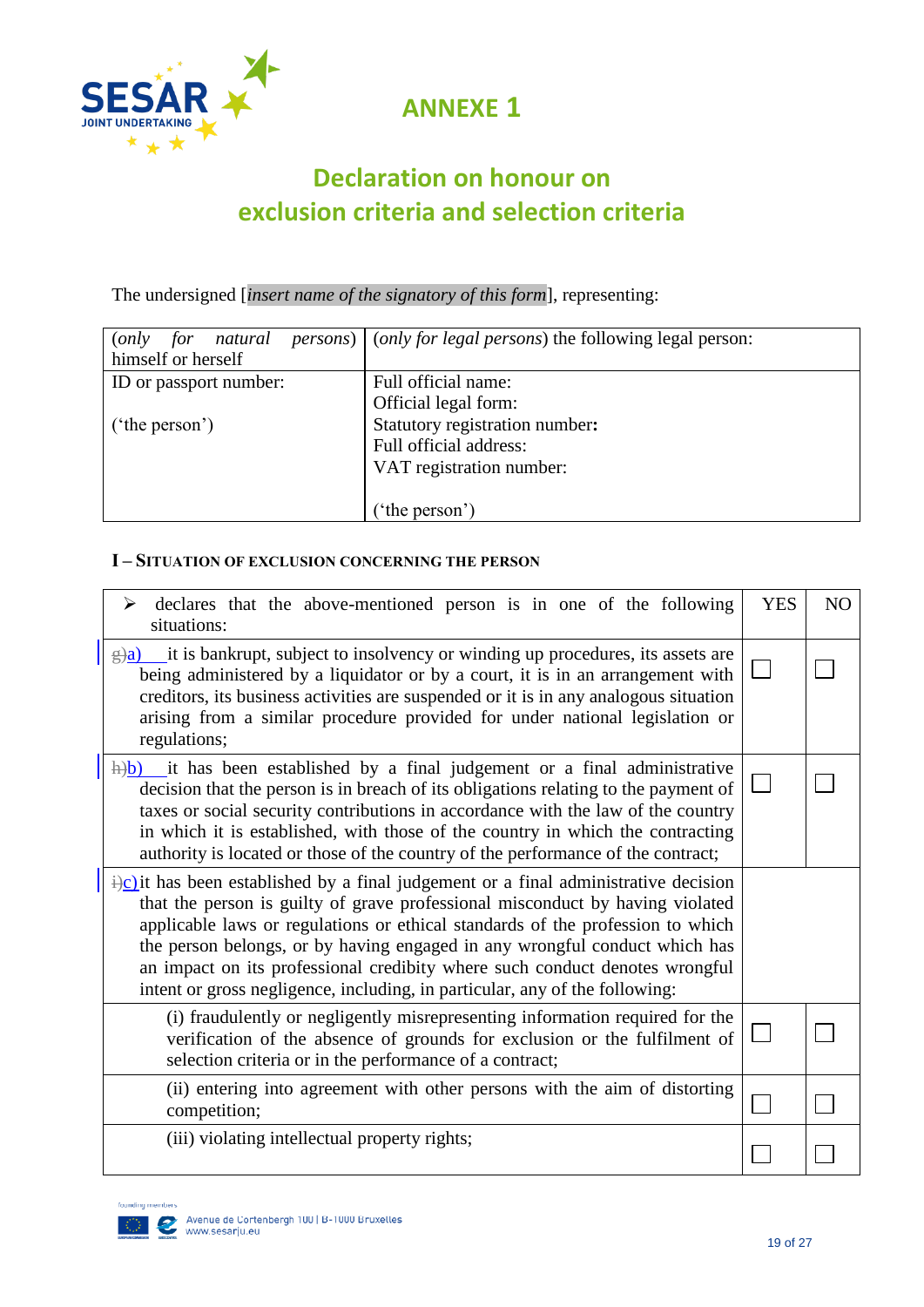| (iv) attempting to influence the decision-making process of the contracting<br>authority during the award procedure;                                                                                                                                                                                                                                                                                                                                                                                                             |  |
|----------------------------------------------------------------------------------------------------------------------------------------------------------------------------------------------------------------------------------------------------------------------------------------------------------------------------------------------------------------------------------------------------------------------------------------------------------------------------------------------------------------------------------|--|
| (v) attempting to obtain confidential information that may confer upon it<br>undue advantages in the award procedure;                                                                                                                                                                                                                                                                                                                                                                                                            |  |
| $\frac{1}{2}$ d) it has been established by a final judgement that the person is guilty of the<br>following:                                                                                                                                                                                                                                                                                                                                                                                                                     |  |
| (i) fraud, within the meaning of Article 1 of the Convention on the<br>protection of the European Communities' financial interests, drawn up by<br>the Council Act of 26 July 1995;                                                                                                                                                                                                                                                                                                                                              |  |
| (ii) corruption, as defined in Article 3 of the Convention on the fight against<br>corruption involving officials of the European Communities or officials of<br>EU Member States, drawn up by the Council Act of 26 May 1997, and in<br>Article 2(1) of Council Framework Decision 2003/568/JHA, as well as<br>corruption as defined in the legal provisions of the country where the<br>contracting authority is located, the country in which the person is<br>established or the country of the performance of the contract; |  |
| (iii) participation in a criminal organisation, as defined in Article 2 of<br>Council Framework Decision 2008/841/JHA;                                                                                                                                                                                                                                                                                                                                                                                                           |  |
| (iv) money laundering or terrorist financing, as defined in Article 1 of<br>Directive 2005/60/EC of the European Parliament and of the Council;                                                                                                                                                                                                                                                                                                                                                                                  |  |
| (v) terrorist-related offences or offences linked to terrorist activities, as<br>defined in Articles 1 and 3 of Council Framework Decision 2002/475/JHA,<br>respectively, or inciting, aiding, abetting or attempting to commit such<br>offences, as referred to in Article 4 of that Decision;                                                                                                                                                                                                                                  |  |
| (vi) child labour or other forms of trafficking in human beings as defined in<br>Article 2 of Directive 2011/36/EU of the European Parliament and of the<br>Council;                                                                                                                                                                                                                                                                                                                                                             |  |
| the person has shown significant deficiencies in complying with the main<br>$\overline{k}$ )e<br>obligations in the performance of a contract financed by the Union's budget,<br>which has led to its early termination or to the application of liquidated<br>damages or other contractual penalties, or which has been discovered following<br>checks, audits or investigations by an Authorising Officer, OLAF or the Court<br>of Auditors;                                                                                   |  |
| $\frac{1}{2}$ it has been established by a final judgment or final administrative decision that<br>the person has committed an irregularity within the meaning of Article $1(2)$ of<br>Council Regulation (EC, Euratom) No 2988/95;                                                                                                                                                                                                                                                                                              |  |
| $\frac{m}{g}$ for the situations of grave professional misconduct, fraud, corruption, other<br>criminal offences, significant deficiencies in the performance of the contract or<br>irregularity, the applicant is subject to:                                                                                                                                                                                                                                                                                                   |  |
| $\frac{1}{2}$ i. facts established in the context of audits or investigations carried out by the<br>Court of Auditors, OLAF or internal audit, or any other check, audit or<br>control performed under the responsibility of an authorising officer of an<br>EU institution, of a European office or of an EU agency or body;                                                                                                                                                                                                    |  |
| ii.vii.non-final administrative decisions which may include disciplinary measures<br>taken by the competent supervisory body responsible for the verification of<br>the application of standards of professional ethics;                                                                                                                                                                                                                                                                                                         |  |

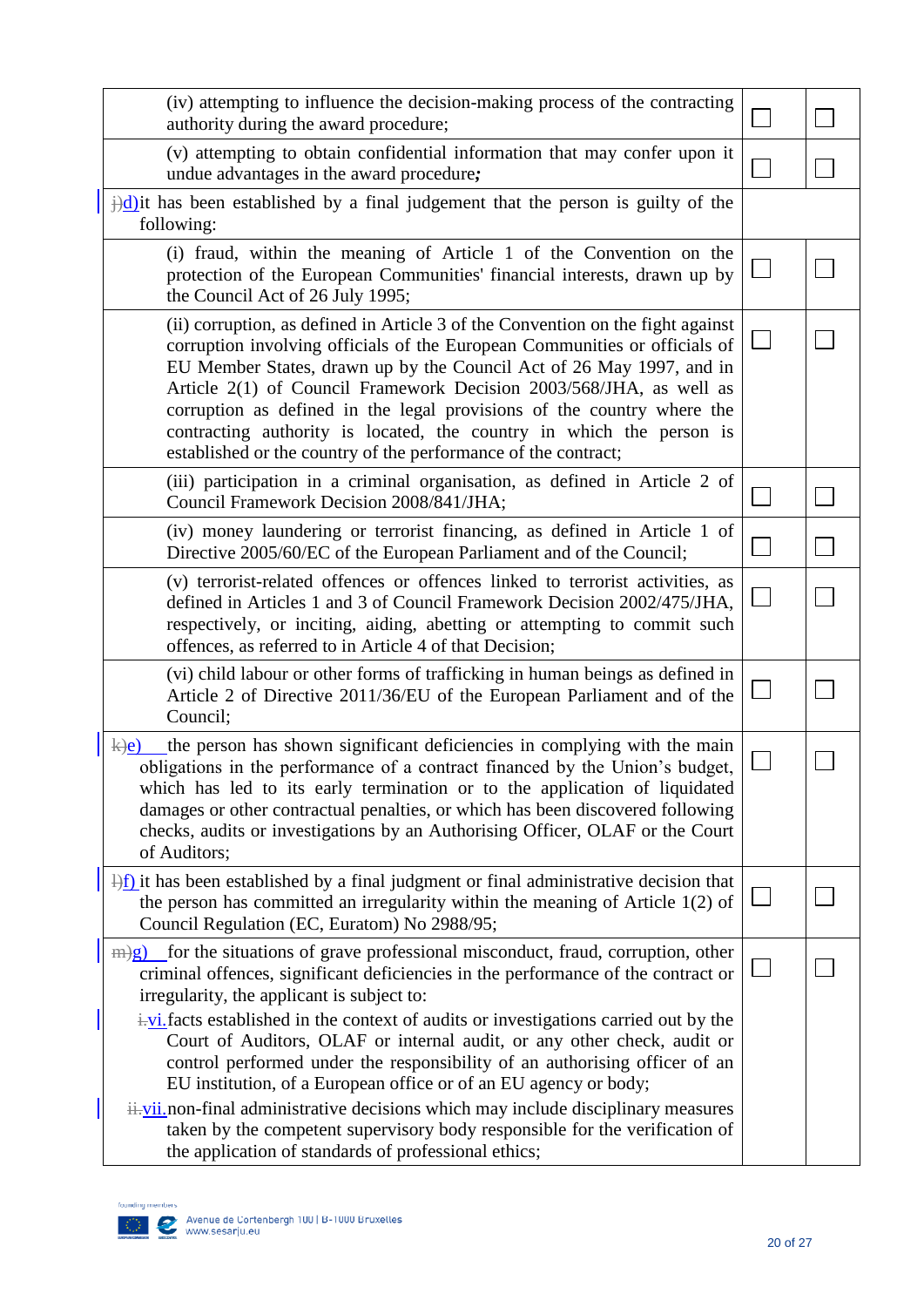| iii. viii. decisions of the ECB, the EIB, the European Investment Fund or<br>international organisations; |  |
|-----------------------------------------------------------------------------------------------------------|--|
|                                                                                                           |  |
| $\frac{1}{2}$ ix decisions of the Commission relating to the infringement of the Union's                  |  |
| competition rules or of a national competent authority relating to the                                    |  |
| infringement of Union or national competition law; or                                                     |  |
| $\overline{+x}$ decisions of exclusion by an authorising officer of an EU institution, of a               |  |
| European office or of an EU agency or body.                                                               |  |

#### **II – SITUATIONS OF EXCLUSION CONCERNING NATURAL PERSONS WITH POWER OF REPRESENTATION, DECISION-MAKING OR CONTROL OVER THE LEGAL PERSON**

#### *Not applicable to natural persons, Member States and local authorities*

| declares that a natural person who is a member of the administrative,<br>management or supervisory body of the above-mentioned legal person,<br>or who has powers of representation, decision or control with regard to<br>the above-mentioned legal person (this covers company directors,<br>members of management or supervisory bodies, and cases where one<br>natural person holds a majority of shares) is in one of the following<br>situations: | <b>YES</b> | N <sub>O</sub> | N/A |
|---------------------------------------------------------------------------------------------------------------------------------------------------------------------------------------------------------------------------------------------------------------------------------------------------------------------------------------------------------------------------------------------------------------------------------------------------------|------------|----------------|-----|
| Situation (c) above (grave professional misconduct)                                                                                                                                                                                                                                                                                                                                                                                                     |            |                |     |
| Situation (d) above (fraud, corruption or other criminal offence)                                                                                                                                                                                                                                                                                                                                                                                       |            |                |     |
| Situation (e) above (significant deficiencies in performance of a contract)                                                                                                                                                                                                                                                                                                                                                                             |            |                |     |
| Situation (f) above (irregularity)                                                                                                                                                                                                                                                                                                                                                                                                                      |            |                |     |

#### **III – SITUATIONS OF EXCLUSION CONCERNING NATURAL OR LEGAL PERSONS ASSUMING UNLIMITED LIABILITY FOR THE DEBTS OF THE LEGAL PERSON**

| declares that a natural or legal person that assumes unlimited liability<br>for the debts of the above-mentioned legal person is in one of the<br>following situations: |  |  | N/A |
|-------------------------------------------------------------------------------------------------------------------------------------------------------------------------|--|--|-----|
| Situation (a) above (bankruptcy)                                                                                                                                        |  |  |     |
| Situation (b) above (breach in payment of taxes or social security  <br>contributions)                                                                                  |  |  |     |

#### **IV – GROUNDS FOR REJECTION FROM THIS PROCEDURE**

| declares that the above-mentioned person:                                                                                                                   | <b>YES</b> | NO |
|-------------------------------------------------------------------------------------------------------------------------------------------------------------|------------|----|
| has distorted competition by being previously involved in the preparation of  <br>$\Rightarrow$ h)<br>procurement documents for this procurement procedure. |            |    |

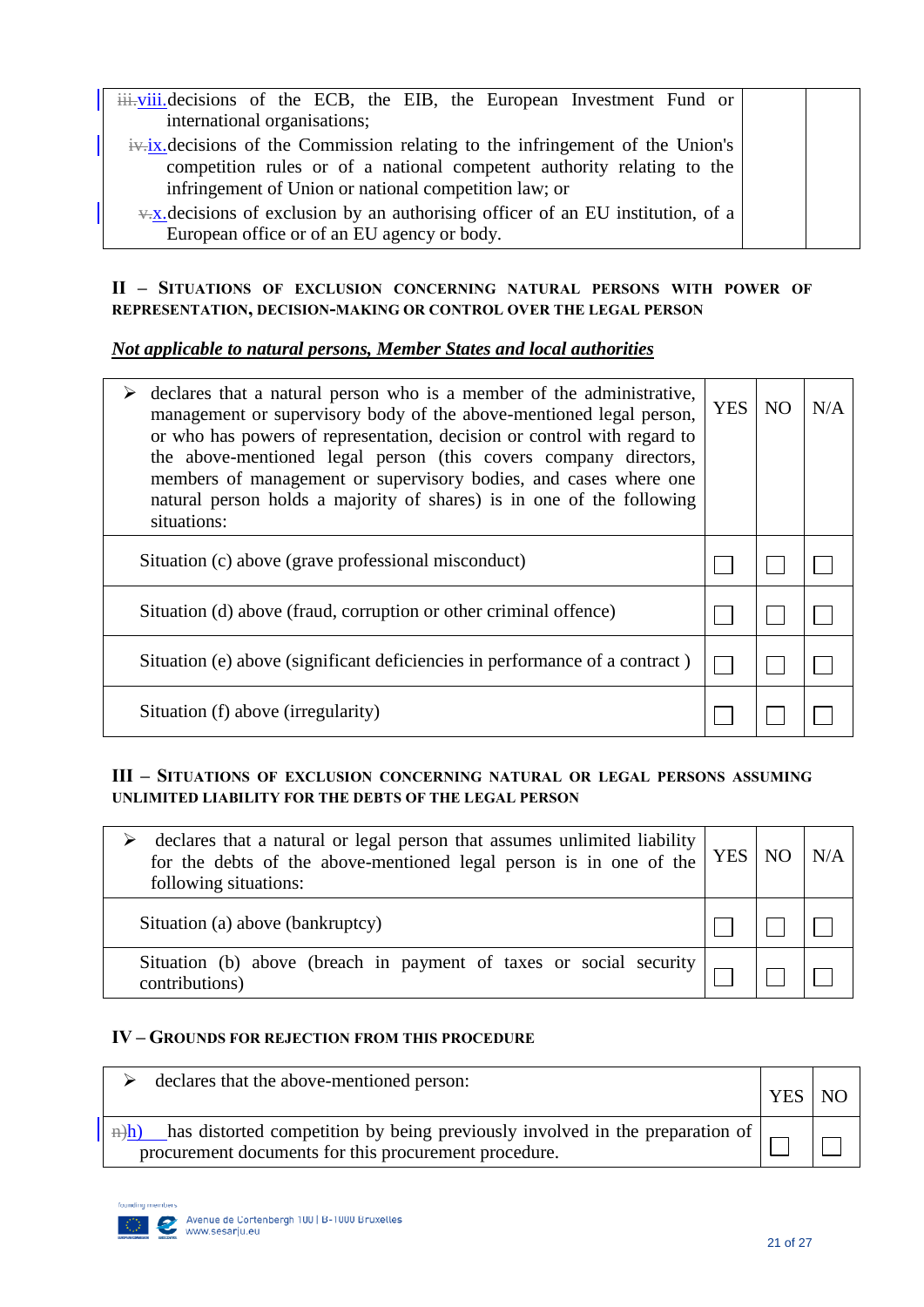#### **V – REMEDIAL MEASURES**

If the person declares one of the situations of exclusion listed above, it must indicate measures it has taken to remedy the exclusion situation, thus demonstrating its reliability. This may include e.g. technical, organisational and personnel measures to prevent further occurrence, compensation of damage or payment of fines. The relevant documentary evidence which illustrates the remedial measures taken must be provided in annex to this declaration. This does not apply for situations referred in point (d) of this declaration.

#### **VI – EVIDENCE UPON REQUEST**

Upon request and within the time limit set by the contracting authority the person must provide information on the persons that are members of the administrative, management or supervisory body. It must also provide the following evidence concerning the person itself and concerning the natural or legal persons which assume unlimited liability for the debt of the person:

For situations described in (a), (c), (d) or (f), production of a recent extract from the judicial record is required or, failing that, an equivalent document recently issued by a judicial or administrative authority in the country of establishment of the person showing that those requirements are satisfied.

For the situation described in point (a) or (b), production of recent certificates issued by the competent authorities of the State concerned are required. These documents must provide evidence covering all taxes and social security contributions for which the person is liable, including for example, VAT, income tax (natural persons only), company tax (legal persons only) and social security contributions. Where any document described above is not issued in the country concerned, it may be replaced by a sworn statement made before a judicial authority or notary or, failing that, a solemn statement made before an administrative authority or a qualified professional body in its country of establishment.

The person is not required to submit the evidence if it has already been submitted for another procurement procedure. The documents must have been issued no more than one year before the date of their request by the contracting authority and must still be valid at that date.

The signatory declares that the person has already provided the documentary evidence for a previous procedure and confirms that there has been no change in its situation:

| Document                           | <b>Full reference to previous procedure</b> |
|------------------------------------|---------------------------------------------|
| Insert as many lines as necessary. |                                             |

#### **VII – SELECTION CRITERIA**

| declares that the above-mentioned person complies with the $YES NO N/A$<br>selection criteria applicable to it individually as provided in the<br>tender specifications:                      |  |  |
|-----------------------------------------------------------------------------------------------------------------------------------------------------------------------------------------------|--|--|
| (a) It has the legal and regulatory capacity to pursue the professional  <br>activity needed for performing the contract as required in section $\Box$<br>4.3.1 of the tender specifications; |  |  |

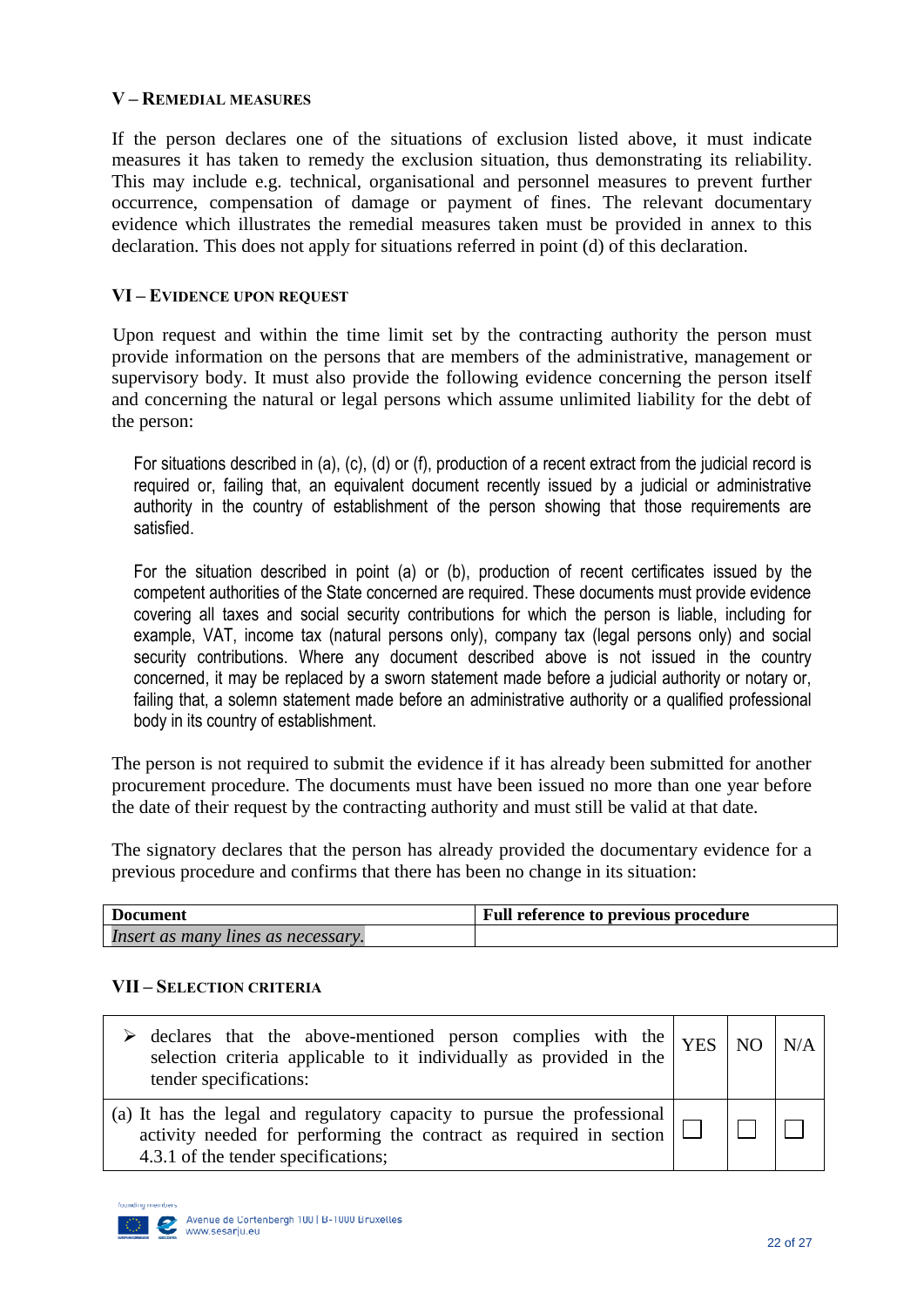| (b) It fulfills the applicable economic and financial criteria indicated in $\vert$<br>section 4.3.2 of the tender specifications; |  |  |
|------------------------------------------------------------------------------------------------------------------------------------|--|--|
| (c) It fulfills the applicable technical and professional criteria indicated in<br>section 4.3.3 of the tender specifications.     |  |  |

| $\triangleright$ if the above-mentioned person is the sole tenderer or the leader in $\vert$ YES $\vert$ NO $\vert$ N/A<br>case of joint tender, declares that:                                                                                                                |  |  |
|--------------------------------------------------------------------------------------------------------------------------------------------------------------------------------------------------------------------------------------------------------------------------------|--|--|
| (d) the tenderer, including all members of the group in case of joint  <br>tender and including subcontractors if applicable, complies with all $\Box$<br>the selection criteria for which a consolidated assessment will be<br>made as provided in the tender specifications. |  |  |

#### **VII – EVIDENCE FOR SELECTION**

The signatory declares that the above-mentioned person is able to provide the necessary supporting documents listed in the relevant sections of the tender specifications and which are not available electronically upon request and without delay.

The person is not required to submit the evidence if it has already been submitted for another procurement procedure. The documents must have been issued no more than one year before the date of their request by the contracting authority and must still be valid at that date.

The signatory declares that the person has already provided the documentary evidence for a previous procedure and confirms that there has been no change in its situation:

| <b>Document</b>                    | Full reference to previous procedure |
|------------------------------------|--------------------------------------|
| Insert as many lines as necessary. |                                      |

*The above-mentioned person may be subject to rejection from this procedure and to administrative sanctions (exclusion or financial penalty) if any of the declarations or information provided as a condition for participating in this procedure prove to be false.*

Full name Signature Date Date Signature

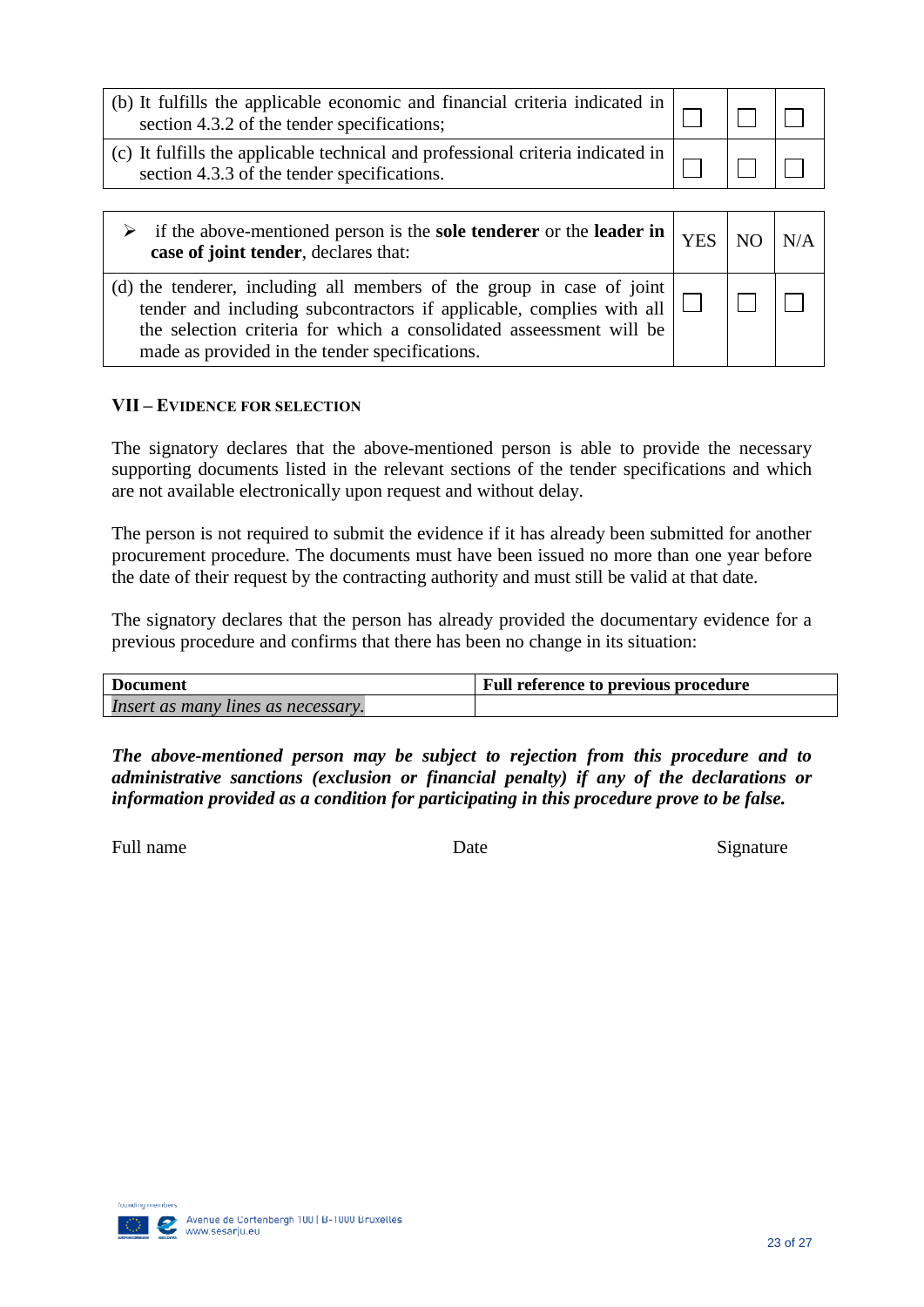# **ANNEXE 2 – Template for the financial offer**

# **Part A – Transaction Fees**

| <b>Details</b>                                                                          | <b>Unit</b>     | Price via OBT<br>(in EUR, excluding<br>VAT) | <b>Price offline</b><br>(in EUR,<br>excluding<br>VAT) |
|-----------------------------------------------------------------------------------------|-----------------|---------------------------------------------|-------------------------------------------------------|
| Fee for issuing a flight ticket<br>(worldwide, Economy<br>and<br><b>Business class)</b> | per ticket      | [to be completed]                           | [to be completed]                                     |
| Fee for issuing train ticket                                                            | per ticket      | [to be completed]                           | [to be completed]                                     |
| Fee for issuing ferry (boat)/bus<br>ticket                                              | per ticket      | N/A                                         | [to be completed]                                     |
| Fee for hotel booking                                                                   | per reservation | [to be completed]                           | <i><u><b>Ito be completedl</b></u></i>                |
| Fee for car rental booking                                                              | per reservation | [to be completed]                           | [to be completed]                                     |
| <b>Fee for modification</b>                                                             | per reservation | N/A                                         | [to be completed]                                     |
| <b>Fee for cancellation</b>                                                             | per reservation | N/A                                         | [to be completed]                                     |

# **Part B – OBT Set-up and Maintenance fees**

| <b>Details</b>             | <b>Unit</b>                    | <b>Price</b><br>(in EUR, excluding VAT) |
|----------------------------|--------------------------------|-----------------------------------------|
| <b>OBT Set-up fee</b>      | <b>Once</b><br>per<br>contract | [to be completed]                       |
| <b>OBT Maintenance fee</b> | Once per year                  | [to be completed]                       |

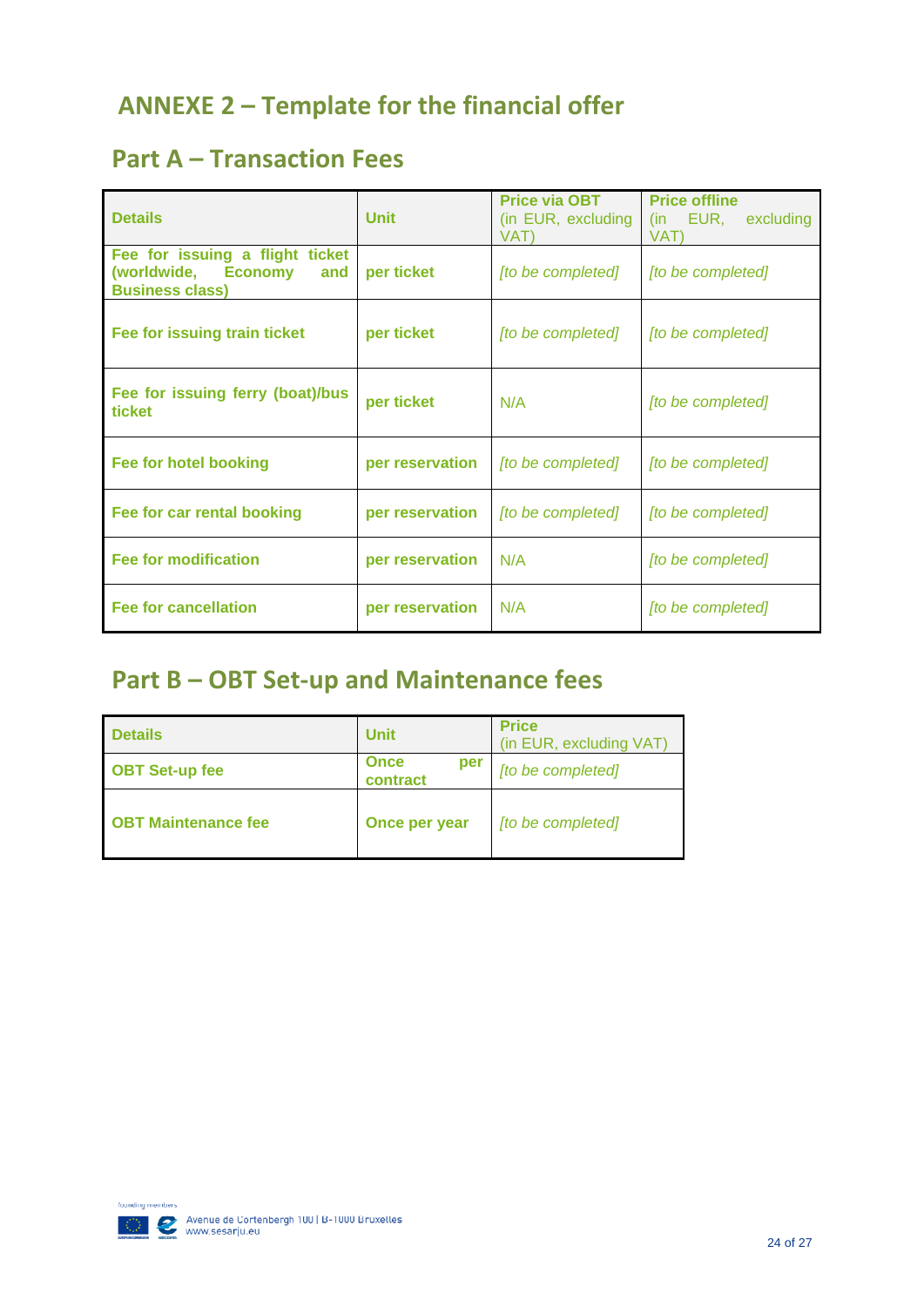**ANNEXE 3 – EC Mission Guide of the European Commission**